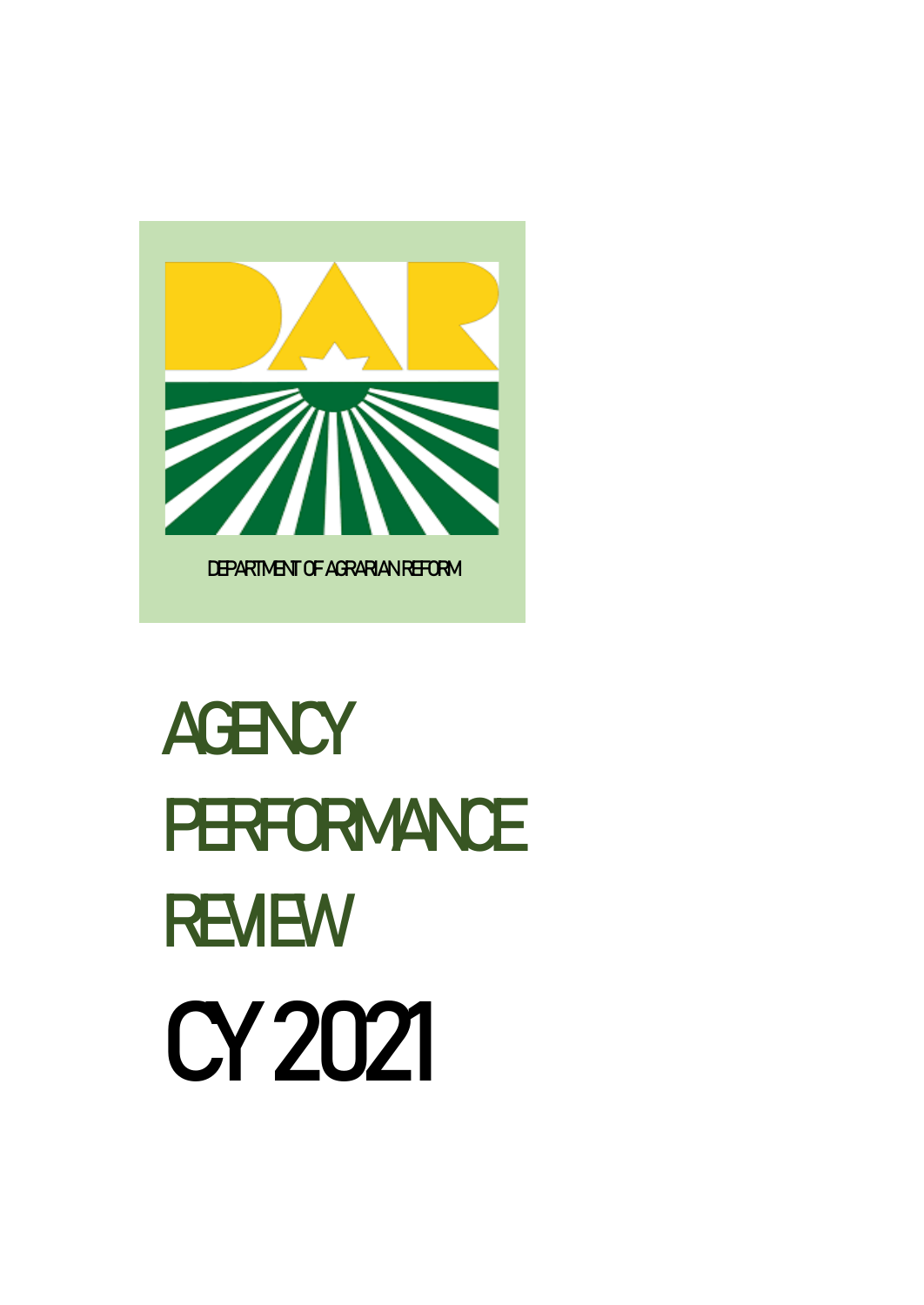# **DEPARTMENT OF AGRARIAN REFORM AGENCY PERFORMANCE REVIEW REPORT JANUARY TO DECEMBER 2021**

# **1. PERFORMANCE REVIEW REPORT**

# **1.1 EXECUTIVE SUMMARY**

The Agency Performance Review (APR) Report in a nutshell contains the DAR's performance for January to December 2021 and how it fared vis-à-vis its objectives and desired outputs. The report also contains measures necessary to be undertaken to ensure successful program implementation. Specifically, the APR Report reflects the following:

- a. Strategic goals, thrusts and directions and objectives for CY 2021;
- b. Programs, activities and projects undertaken in the first semester of CY 2021;
- c. Physical targets, desired outputs and outcomes for CY 2021;
- d. Summary of accomplishments in key indicators; and
- e. Measures for successful program implementation.

From January to December 2021, the Department accomplished the following:

# **1.1.1 Land Tenure Security Program (LTSP)**

### *Outcome Indicator:*

■ Achieved 443.33% performance rate in installation of ARBs in awarded lands.

### *Output Indicators:*

- Completed documentation of 4,659 claimfolders (CFs) covering 24,421.03 hectares, or 54.18% of the target for the year of 45,070 hectares.
- Registered Emancipation Patents (EPs) and Certificates of Land Ownership Award (EPs/CLOAs) involving 16,876.77 hectares and 11,317 ARBs. The accomplishment in terms of number of hectares covered by EPs/CLOAs registered is equivalent to 37.13% of the target for the year of 45,455 hectares.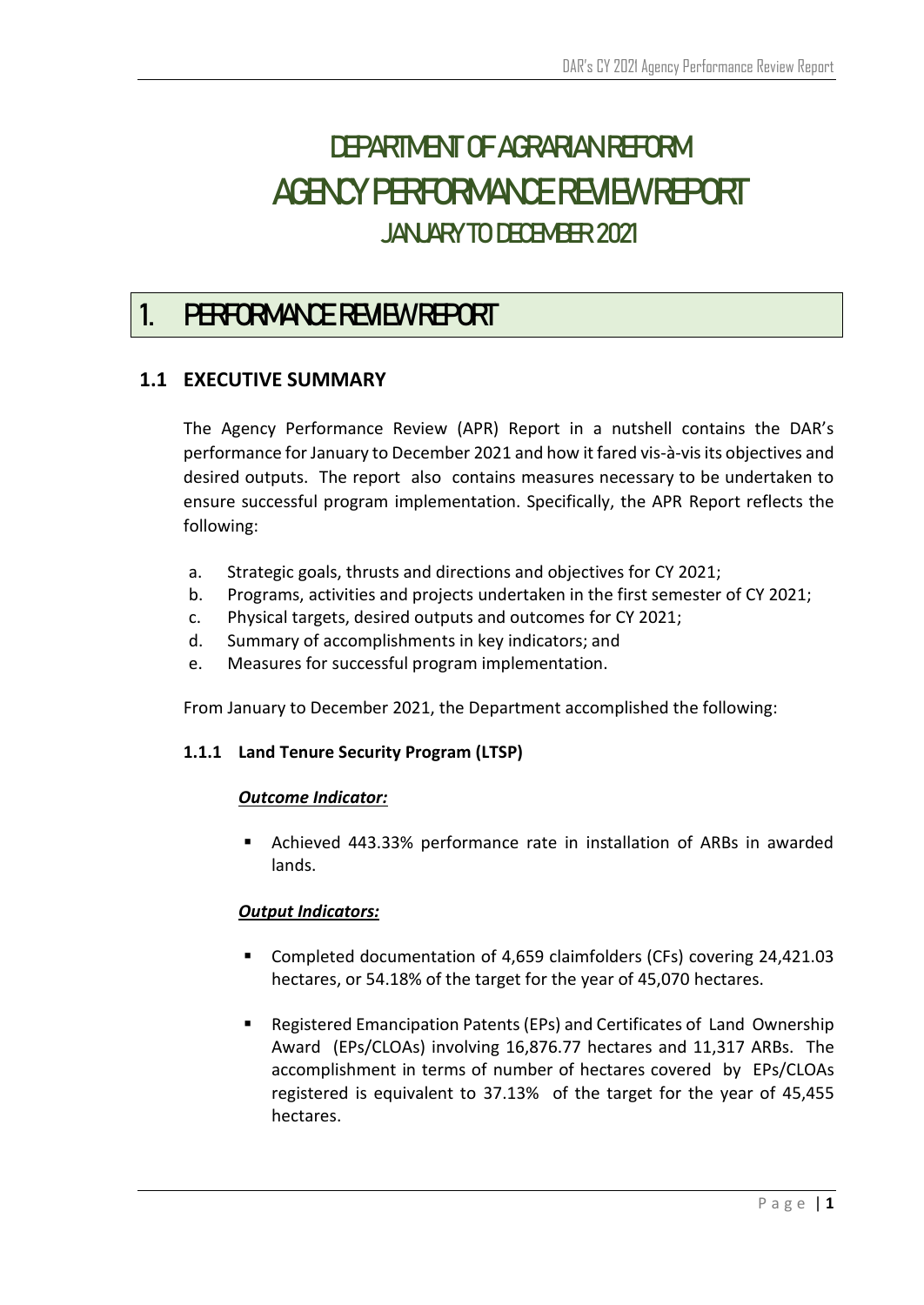- Distributed EPs/CLOAs covering 85,326.53 hectares to 63,783 ARBs. In terms of area covered by distributed EPs/CLOAs, the DAR delivered 210.30% of its target for the year of 40,573 hectares. In terms of number of ARBs, the DAR also surpassed its target for the year of 32,001 ARBs by 31,782, or 99.32%.
- Installed 50,172 ARBs in 67,413.93 hectares of CARP lands. The accomplishment in terms of number of ARBs installed is equivalent to 158.77% of the target for the year of 31,601 ARBs.

### **1.1.2 Agrarian Justice Delivery Program (AJDP)**

### *Outcome Indicator***:**

■ Achieved 100% of its target for CY 2021 of 100% reduction in pending DARAB cases.

### *Output* **indicators:**

- Achieved 95.65% resolution rate in DARAB and ALI cases, surpassing the target of 83.00%.
- Achieved 94.35% performance rate in handling judicial and quasi-judicial cases. This surpassed the target for the year of 78.00%.

### **1.1.3 Agrarian Reform Beneficiaries Development and Sustainability Program (ARBDSP)**

### *Outcome Indicators:*

- Based on initial data gathered through Information Technology-enabled Assessment System for ARCs (IT-eASy ARCs), 91.97% of the covered ARB Organizations which operated business enterprises in CY 2021 were found out to be managing profitable business enterprises
- Based on the initial results of the ARB-level instrument of the IT-eASy ARC the increase in average annual crop yield in irrigated palay vs. the baseline (previous year's report) is 31.45%.

### *Output Indicators:*

■ Trained 519,954 ARBs on various courses on capacity and entrepreneurial skills. This is equivalent to 141.17 % of the target for the year of 368,313 ARBs.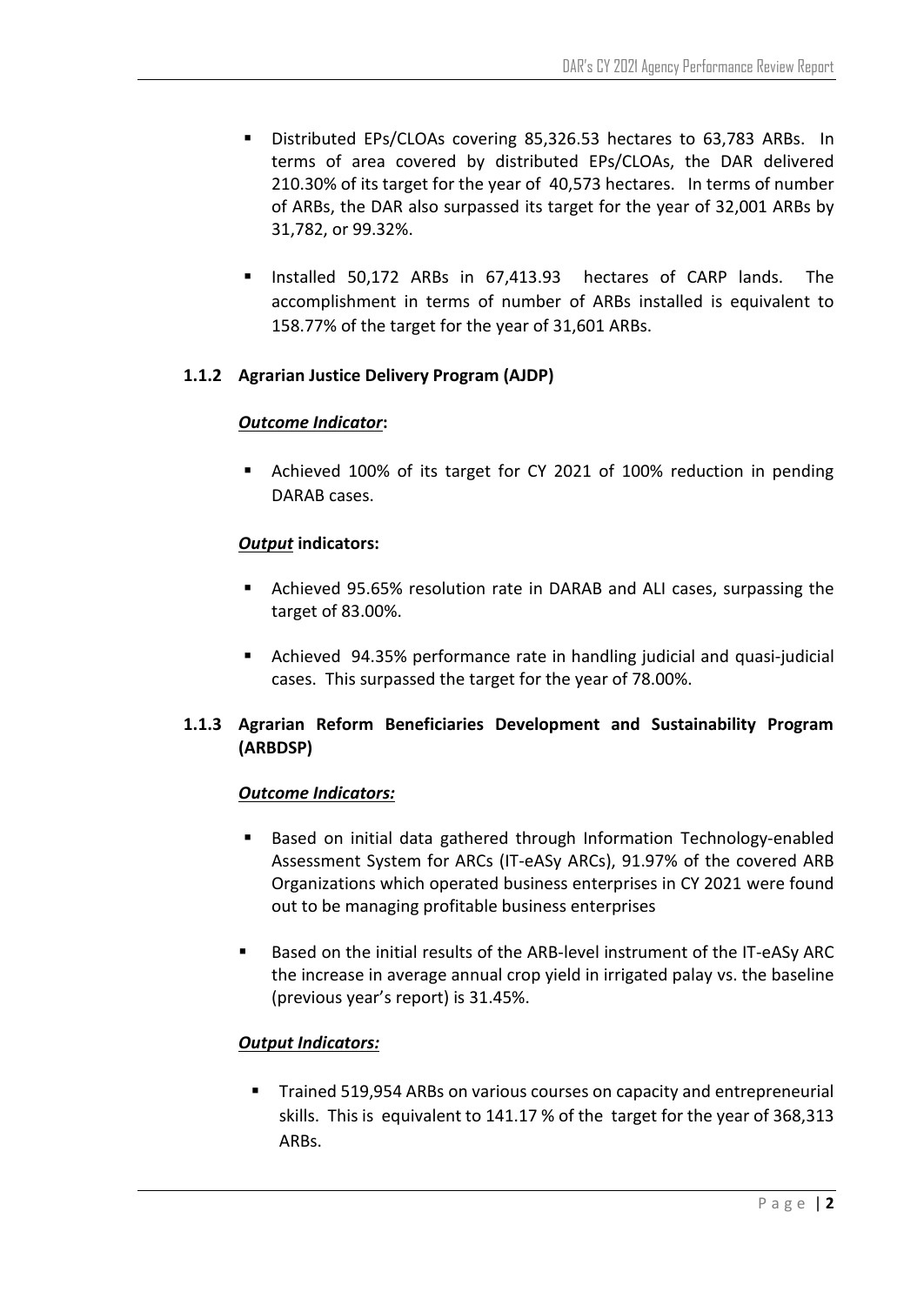- Provided access to credit and microfinance services to 172,671 ARBs or 126.60% of the target for the year of 136,392 ARBs.
- Provided technical, enterprise, farm support and physical infrastructure support to 3,622 ARB organizations (ARBOs). This is 126.33% of the 2,867 ARBOs targeted for the year.

# **1.2 GOALS, OBJECTIVES AND AREAS SUBJECT OF REVIEW**

# *STRATEGIC GOALS:*

The Department of Agrarian Reform as the forefront agency of the Comprehensive Agrarian Reform Program (CARP) shall continue to implement the program in alliance with the CARP Implementing Agencies (CIAs) and other stakeholders to achieve the following goals:

- *a.* Strategic Goal/Long-Term Outcome: *Rights and Welfare of Tillers Defended and Asserted*
- *b.* Intermediate Outcomes: *Rural Development Supported; and Food Security Supported*
- *c.* Organizational (Stakeholders) Outcome: *Tillers' Security of Tenure Ensured; Tillers' Rights and Welfare Promoted; and Agrarian Reform Areas Improved*

Under its Agency Strategic Performance Accountability Report Card (ASPARC), the Department's delivery of goods and services through the implementation of the funded programs, activities and projects (PAPs) shall pave the way for the Rights and Welfare of Tillers Defended and Asserted (Long-Term Outcome). In terms of the corresponding metrics for this long-term outcome, the following indicators were adopted:

- Satisfaction of ARBs on all services provided by DAR; and
- Number of ARBs with full ownership of land.

At the level of the organization (stakeholder outcomes) whose projected gestation period would be shorter than the long-term outcomes, the following indicators shall be used:

- Tillers' Security of Tenure Ensured  $\leftarrow$  Percent of farmers actually installed in awarded lands
- Tillers' Rights and Welfare Promoted
	- $\div$  Percent reduction of pending cases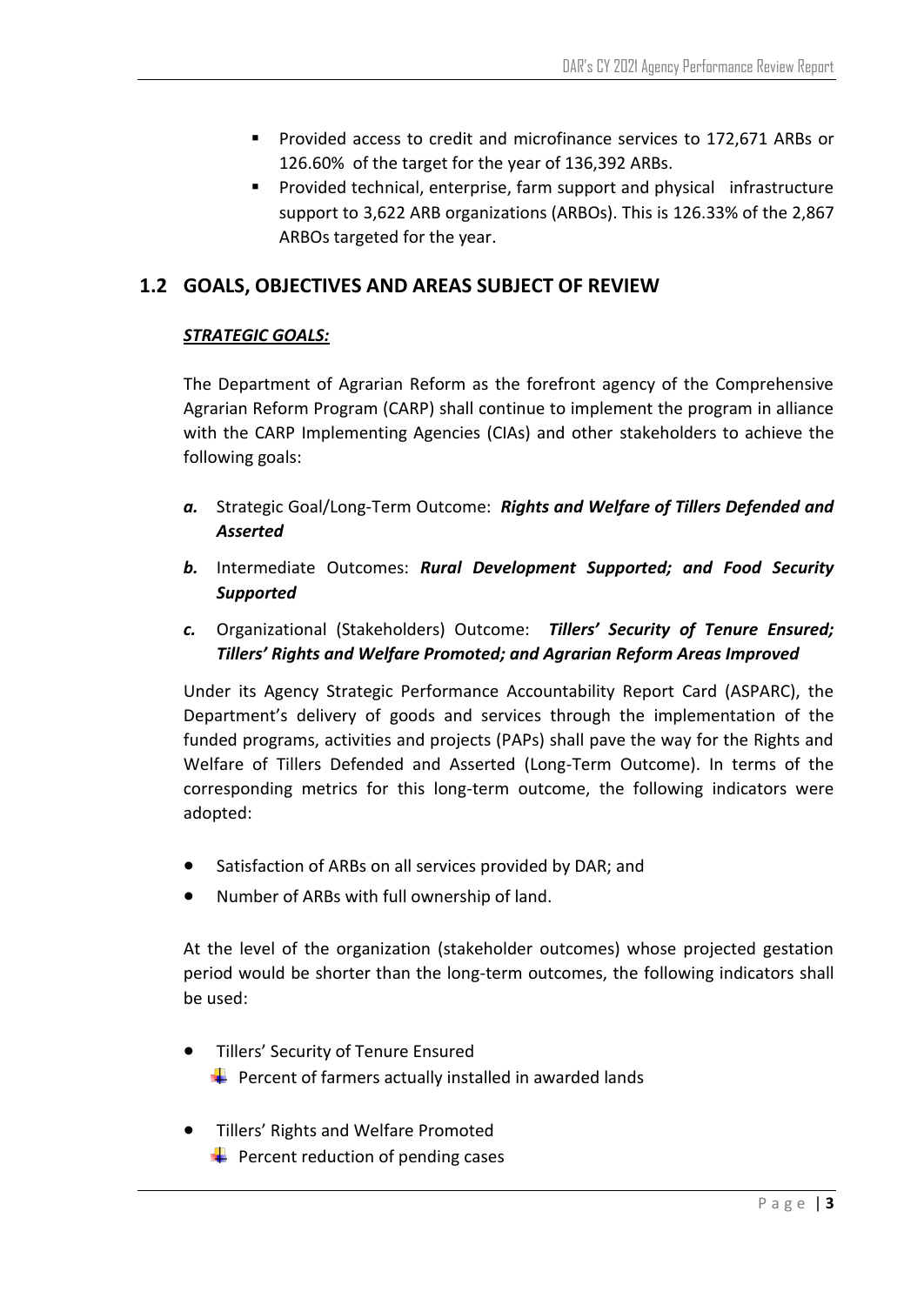- Agrarian Reform Areas Improved
	- $\downarrow$  Percent of ARB organizations (ARBOs) managing profitable business enterprises
	- $\downarrow$  Percent increase of crop yield above the baseline (palay, irrigated)

### *THRUSTS AND DIRECTIONS*

- a. Streamline legal procedures.
- b. Increase issuance of Certificates of Landownership Award (CLOAs).
- c. Implement programs that will encourage farmers retain their CLOAs and stay in their farms.
- d. Use convergence of line departments to give support to farmers.
- e. Utilize the family as focal point for agrarian reform.
- f. Accomplish placements and promotion of DAR employees affected by the Rationalization Plan.

### *2021 OBJECTIVES*

The three major implementing programs are reinforcing each other to deliver the agency commitments under the Performance Information Section of the FY 2021 GAA.

These are the following:

### a. **Land Tenure Security Program (LTSP)**

- Complete documentation of 45,070 hectares covering 4,910 landholdings.
- Register at least 45,455 hectares of agricultural lands to 35,225 agrarian reform beneficiaries.
- Distribute 40,574 hectares to 32,001 ARBs.

### b. **Agrarian Justice Delivery Program (AJDP)**

- Attain 83 percent resolution rate on agrarian-related cases (DARAB and Agrarian Law Implementation cases).
- 78 percent of cases handled in judicial and quasi-judicial courts disposed

### **c. Agrarian Reform Beneficiaries Development and Sustainability Program (ARBDSP)**

- Train 368,313 ARBs in ARCs and non-ARC areas
- Provide access to credit and microfinance services to 136,392 ARBs
- Provide 2,867 ARBOs with technical, enterprise and farm productivity support and physical infrastructure.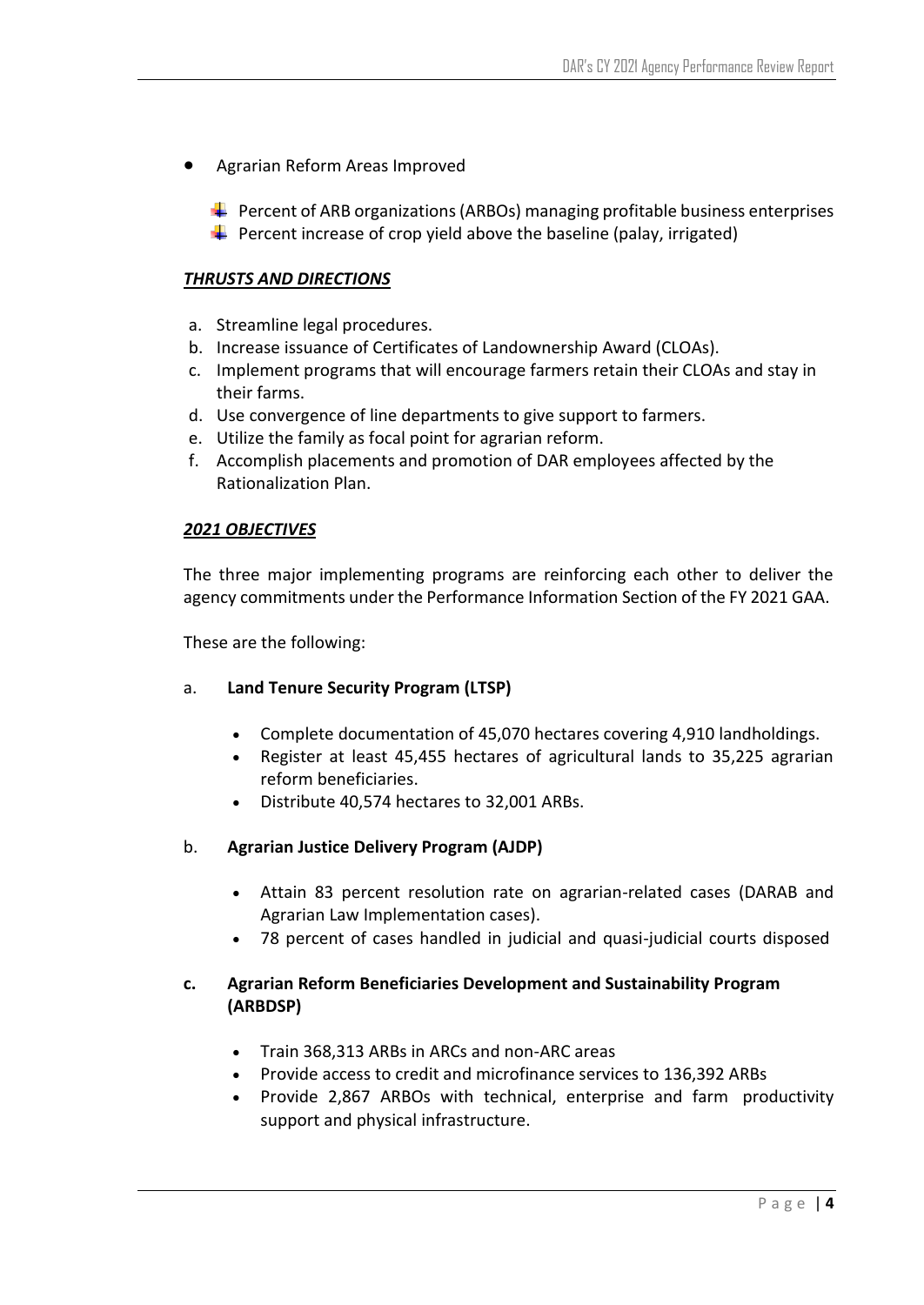# **1.3 BACKGROUND**

### *PROGRAM***/ACTIVITY/PROJECT (P/A/P) AND TARGETS FOR 2021**

The Department implements three major programs. These are as follows:

### *a. Land Tenure Security Program (LTSP)*

The Land Tenure Security Program, or LTSP, is the DAR's banner implementing program involving the provision of land tenure security services to the ARBs. It is comprised of several major activities that lead towards achieving desired outputs and outcomes.

### **a.1 Land Acquisition and Distribution (LAD)**

This involves the redistribution of all public<sup>1</sup> and private agricultural lands, regardless of crops or tenurial status of tillers, to qualified farmers and farmworkers, subject to the prescribed retention limit and just compensation to landowners.

The process of acquiring and distributing lands to agrarian reform beneficiaries ARBs entails complex processes and activities that involve other agencies. These agencies include: the Department of Environment and Natural Resources (DENR) for land survey; Land Registration Authority (LRA) for titling and registration of titles; the Land Bank of the Philippines for land valuation, and in some extreme cases the Department of National Defense (DND) for the installation of ARBs.

| DAR's targets for CY 2021 are as follows |  |
|------------------------------------------|--|
|------------------------------------------|--|

|    | P/A/Ps                                                                                               | <b>CY 2021 TARGET</b> |
|----|------------------------------------------------------------------------------------------------------|-----------------------|
|    | PERFORMANCE INDICATORS                                                                               |                       |
| 1. | <b>Claimfolder preparation and documentation:</b><br>No. of landholdings<br><b>Hectares involved</b> | 4,910<br>45,070       |
| 2. | <b>EP/CLOA Registration</b><br>Hectares involved<br>No. of Beneficiaries benefited                   | 45,455<br>35,225      |
| 3. | <b>EP/CLOA Distribution</b><br>Hectares involved<br>No. of ARBs awarded with EP/CLOAs                | 40,574<br>32,001      |

<sup>1</sup> For 2020 and onwards, LAD includes the coverage of government-owned lands in accordance with EO No. 75 issued by President Rodrigo Duterte mandating the distribution of government-owned lands devoted to and suitable for agriculture nationwide.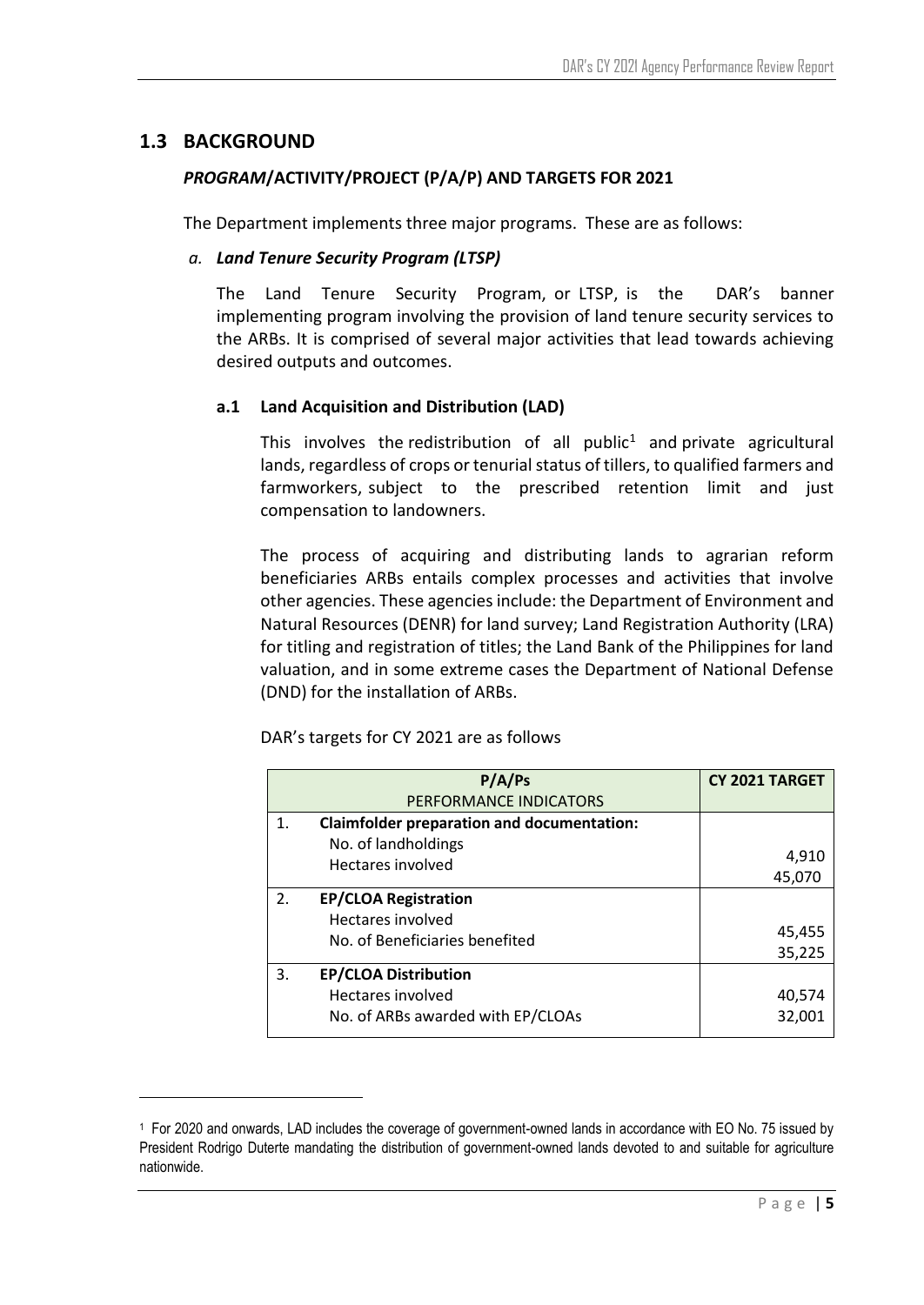# **a.2 Non-Land Transfer or Leasehold Operation**

Leasehold Operation is the non-land transfer program of the Department. Under this program, agricultural lessees' land tenure is strengthened and a greater share of the produce for the lessees is guaranteed. Further, the lessees have the physical possession and full control of the land. This is implemented in the landowners' retained areas and in lands yet to be acquired and redistributed to ARBs.

For CY 2021, a total of 11,685 hectares involving 7,010 leaseholders are targeted to be covered by Leasehold Operation.

### **a.3 Post-Land Distribution**

Activities that aim to sustain the post-LAD tenurial security of ARBs. These include subdivision of collective CLOAs and Redocumentation of DNYD, DNYP and FSD lands (*For 2021 and onwards, subdivision of collective CLOAs activity shall be contained under the Foreign-Assisted Projects - Support to Parcelization of Lands for Individual Titling (SPLIT))*. The targets for are as follows:

| P/A/Ps<br>PERFORMANCE INDICATORS                                                                                                                                                                                                 | <b>CY 2021 TARGET</b>                                  |
|----------------------------------------------------------------------------------------------------------------------------------------------------------------------------------------------------------------------------------|--------------------------------------------------------|
| <b>Subdivision and Redocumentation of Collective CLOAs</b>                                                                                                                                                                       |                                                        |
| 1.1. Subdivision survey<br>No. of hectares with survey plans transmitted to<br>$\bullet$<br>and accepted by LMS)<br>1.2. Redocumentation activities<br>No. of hectares redocumented with individual<br>$\bullet$<br>CLOAs/titles | Mainstreamed in<br>the SPLIT Project<br>beginning 2021 |
| <b>Redocumentation of DNYDs/DNYPs</b><br>2.1. Redocumentation of DNYDs/DNYPs<br>• No. of hectares with redocumentation folders<br>(DNYDs/DNYPs)                                                                                  | 5,601                                                  |
| 2.2. Field Survey Documentation (FSD)<br>No. of hectares with redocumentation folders                                                                                                                                            | 10.95                                                  |

### **a.4 Foreign Assisted Project**

**Support to Parcelization of Lands for Individual Titling (SPLIT) Project**. The SPLIT Project is aimed at improving land tenure security and strengthen property rights of ARBs through accelerated subdivision and individual titling of the remaining 1,395,512 hectares covered by Collective CLOAs nationwide. Its components are as follows: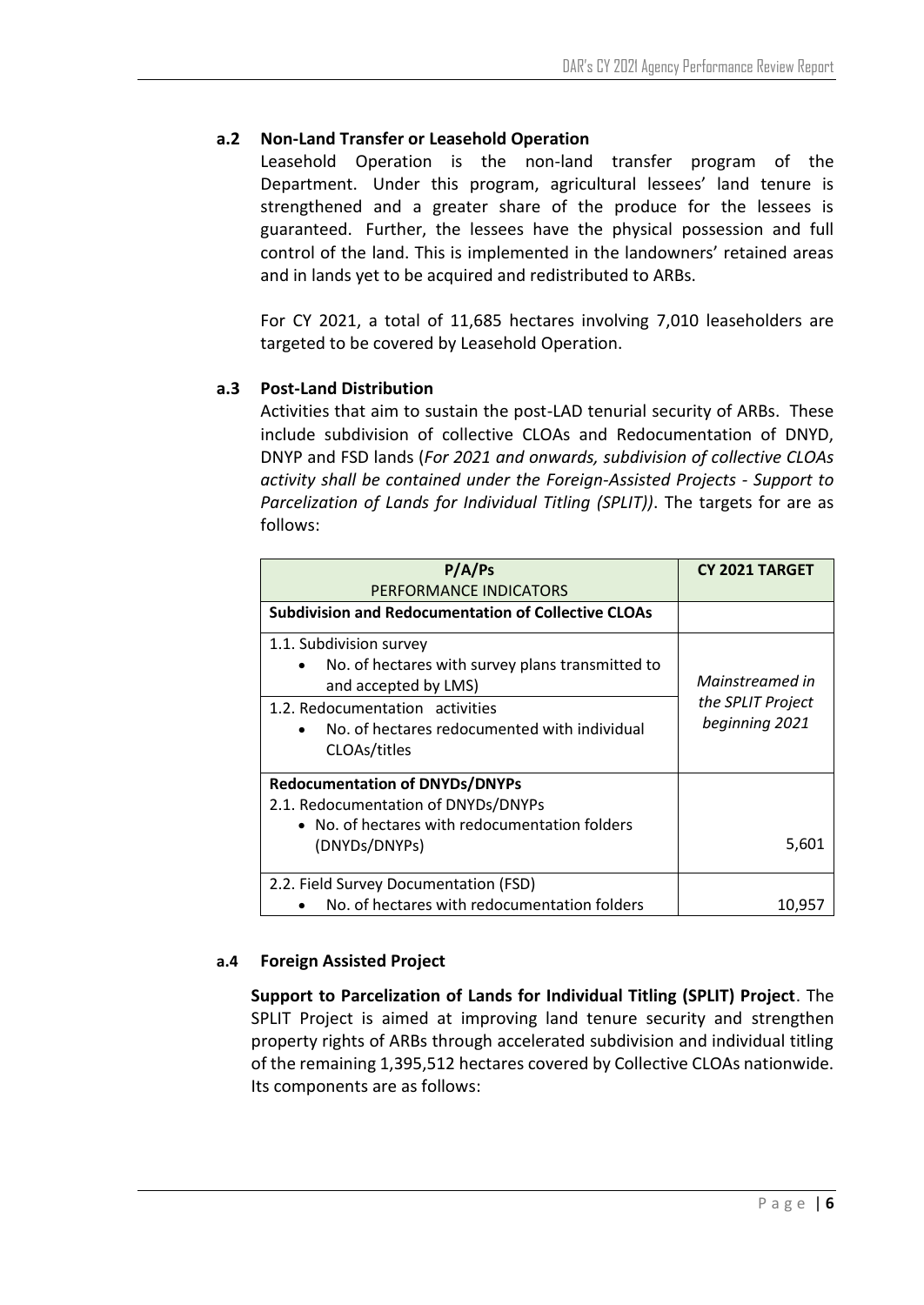- **Parcelization of Collective CLOAs**. This will support the improvement of the regulatory framework and processes for the parcelization of collective CLOAs, development and implementation of a CLOA Document Management System and a Digital Archive for the issued individual titles; completion of an inventory of collective CLOAs for parcelization; and implementation of the improved procedures using modern survey techniques, inclusion of female names on titles and improved communications to both genders.
- **Capacity Building and Technical Assistance**. This will cover orientation/reorientation on the enhanced processes, use of digital and modern technology, revised rules and procedures for the parcelization process and agrarian reform cases, effective stakeholder engagement and gender sensitive approaches, for DAR and partner agencies staff at the central, regional and provincial offices**.**
- **Project Management and Monitoring and Evaluation (M&E**). This will serve to provide support in project management and coordination, technical operations, procurement management and supervision, financial management and disbursement, environmental and social risk and impacts, grievance mechanisms and M&E activities. *(Source: FASPO)*

# *b. Agrarian Justice Delivery Program (AJDP)*

As one of the three major programs of the Department of Agrarian Reform, Agrarian Justice Delivery Program (AJDP) is not only concerned with the attainment of agrarian justice for the affected sectors of CARP but is implemented in support of achieving the objectives of Land Tenure Security Program (LTSP) and Agrarian Beneficiaries Development and Sustainability Program (ARBDSP).

Under R.A. No. 6657, DAR is vested with the primary jurisdiction to determine and adjudicate agrarian reform matters/cases and to extend free legal assistance to farmer-beneficiaries affected by agrarian cases. The delivery of agrarian justice under this program has two features: Resolution of Agrarian Reform cases and Provision of Agrarian Legal Assistance to the ARBs.

The resolution of agrarian reform cases is either through Adjudication of Agrarian Reform Cases (AARC), and Resolution of Agrarian Law Implementation (ALI) Cases.

The provision of Agrarian Legal Assistance (ALA) is carried out in the form of conducting mediation/conciliation to settle agrarian conflicts/disputes between the parties, and representation of ARBs by DAR lawyers in cases filed before the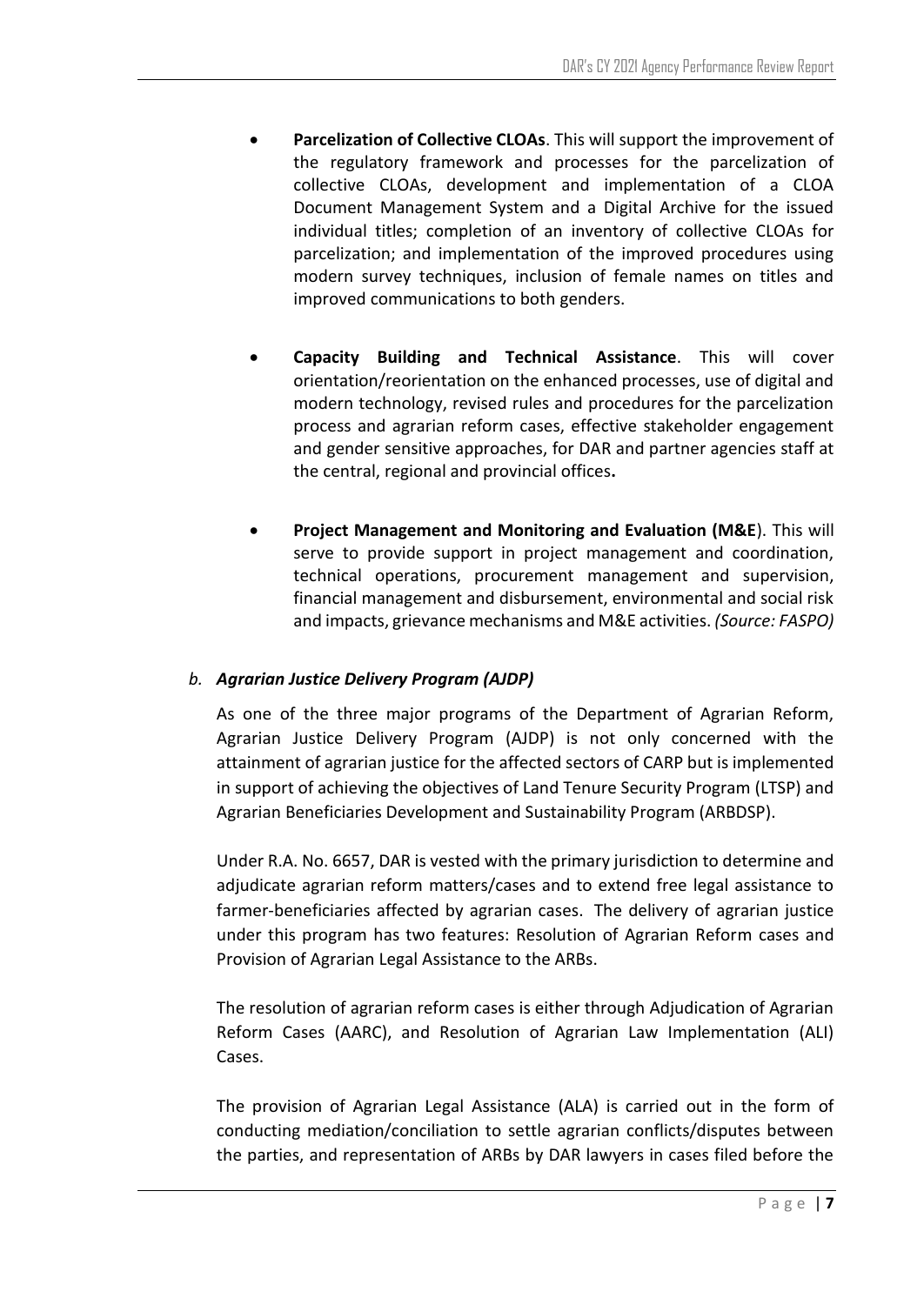judicial and quasi-judicial bodies. Legal assistance also includes providing legal counselling/advice to farmer beneficiaries.

The DAR at present utilizes more aggressive alternative dispute resolution techniques in mediation to reduce conflicts maturing into court cases. The general objective is to persuade the contending parties to settle their disputes amicably or out of court before the DAR.

# **b.1 Adjudication of Agrarian Reform Cases (AARC)**

The Adjudication of Cases involves the resolution of cases falling within the jurisdiction of the DAR Adjudication Board (DARAB), Regional Agrarian Reform Adjudicators (RARADs) and Provincial Agrarian Reform Adjudicators (PARADs).

The DAR Adjudication Board (appellate), together with its regional and provincial counterparts have the primary and exclusive jurisdiction to determine and adjudicate all agrarian cases and disputes arising from the implementation of the Comprehensive Agrarian Reform Program under R.A. No. 6657, Executive Order No. 226, 229 and 129-A, R.A. No. 3844 as amended by R.A. No. 6389, P.D. No. 27 and other agrarian laws and implementing rules and regulations. Such cases involve the following:

- The rights and obligations of persons, whether natural or juridical, engaged in the management, cultivation and use of all agricultural lands covered by R.A. No. 6657, as amended, and other related agrarian laws.
- Those cases involving annulment or rescission of lease contracts or deeds of sale or their amendments involving lands under the administration and disposition of the DAR or Land Bank of the Philippines (LBP), and the amendment of titles pertaining to agricultural lands under the administration and disposition of the DAR and LBP, as well as EPs issued under PD 266, Homestead Patents, Free Patents, and miscellaneous sales patents to settlers in settlement and re-settlement areas under the administration and disposition of the DAR.
- Those cases involving the ejectment and dispossession of tenants and/or leaseholders.
- Those cases involving the sale, alienation, pre-emption, and redemption of agricultural lands under the coverage of the CARL, as amended or other agrarian laws.
- Those involving the correction, partition, secondary and subsequent issuances such as reissuance of lost/destroyed owner's duplicate copy and reconstitution of Certificates of Land Ownership Award (CLOAs) and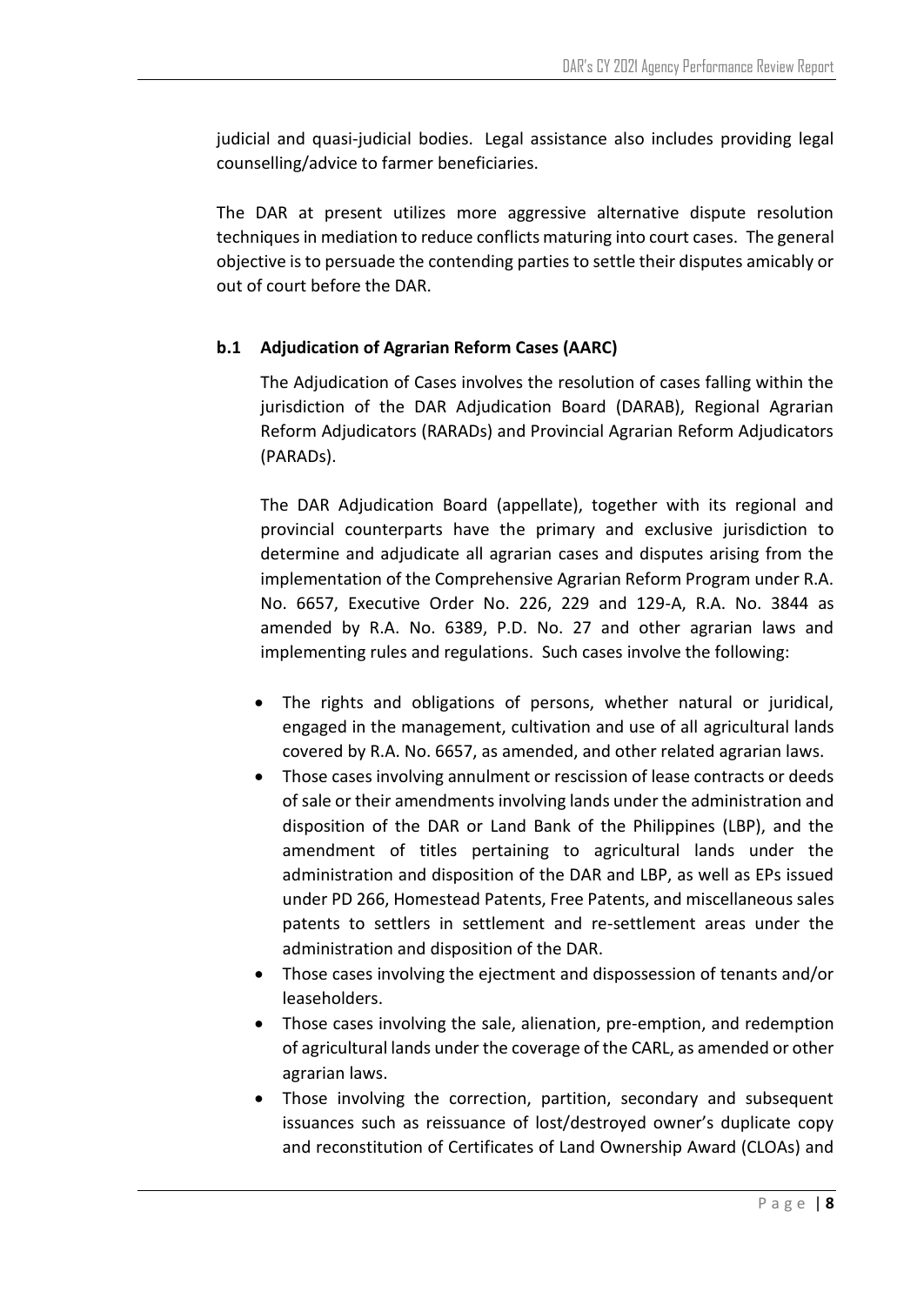Emancipation Patents (EPs) which are registered with the Land Registration Authority.

- Those cases involving the review of leasehold rentals and fixing of disturbance compensation.
- Those cases involving the collection of amortization payments, foreclosure and similar disputes concerning the functions of the LBP, and payments for land awarded under PD No. 27, RA. No. 3844, as amended, and RA No. 6657, as amended by RA No. 9700, and other related laws, decrees, orders, instructions, rules, and regulations as well as payment for residential, commercial, and industrial lots within the settlement areas under the administration and disposition of the DAR.
- Those cases involving boundary disputes over lands under the administration and disposition of the DAR and the LBP, which are transferred, distributed, and/or sold to tenant-beneficiaries and are covered by deeds of sale, patents, and certificates of title.
- Those cases previously falling under the original and exclusive jurisdiction of the defunct Court of Agrarian Relations under Section 12 of P.D. No. 946 except those cases falling under proper courts or other quasi-judicial bodies.
- Such other agrarian cases, disputes, matters, or concerns referred to it by the Secretary of DAR.

# **b.2 Resolution of Agrarian Law implementation (ALI) Cases**

Agrarian Law Implementation (ALI) cases refers to the administrative resolution of administrative matter involving disputes or controversies such as the identification of beneficiaries, exemption from coverage, and the like in the implementation of Agrarian Reform Laws which falls under the exclusive jurisdiction of the DAR Secretary or his/her representative and the Regional Director. For cases falling within the jurisdiction of the DAR Secretary, evaluation, investigation, and initial drafting of resolution of ALI Cases are with the Bureau of Agrarian Legal Assistance (BALA) through its divisions, the Claims and Conflicts Division (CCD), and Land Use Case Division (LUCD). The ALI Cases are categorized, as follows:

- **b.2.1. Regular ALI**. Pursuant to the Rules for Agrarian Law Implementation Cases, as amended by DAR Administrative Order No. 3, Series of 2017.
	- Classification and identification of landholdings for coverage under the agrarian reform program and the initial issuance of Certificates of Land Ownership Award (CLOAs) and Emancipation Patents (EPs), including protests or oppositions thereto and petitions for lifting of such coverage.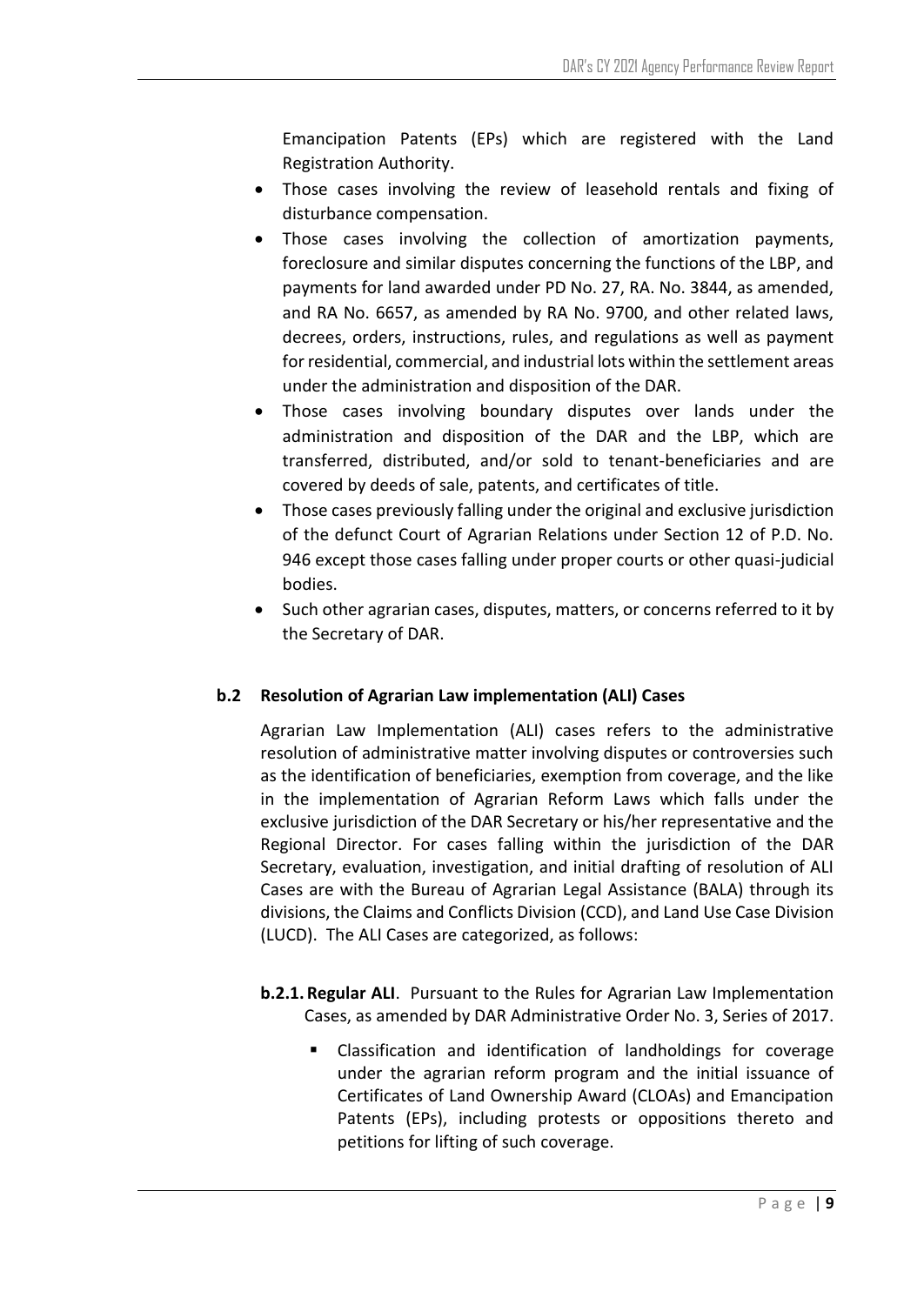- Classification, identification, inclusion, exclusion, qualification, or disqualification of potential/ actual farmer-beneficiaries.
- **E** Subdivision surveys of land under Comprehensive Agrarian Reform Program (CARP).
- Recall or cancellation of provisional lease rentals, Certificates of Land Transfers (CLTs) and CARP Beneficiary Certificates (CBCs) in cases outside the purview of Presidential Decree (PD) No. 816, including the issuance, recall, or cancellation of Emancipation Patents (EPs) or Certificates of Land Ownership Award (CLOAs) not yet registered with the Register of Deeds.
- Application for exemption from coverage under Section 10 of RA6657, as amended.
- Determination of the rights of agrarian reform beneficiaries to homelots.
- Disposition of excess area of the tenant's/ farmer-beneficiary's landholdings.
- Exercise the right of retention by landowners.
- Increase in area of tillage of a tenant/ farmer-beneficiary.
- Conflict of claims in landed estates administered by DAR and its predecessors.
- Cases or disputes, arising from or regarding the maintenance of possession or reinstatement of actual tillers not bound by any tenurial relations on landholdings devoted to agriculture.
- Cases of exemption/exclusion of fishpond and prawn farms from the coverage of CARP pursuant to RA 7881.
- Issuance of Certificate of Exemption for land subject of Voluntary Offer to Sell (VOS) and Compulsory Acquisition (CA) found unsuitable for agricultural purposes.
- In cases with resolutions, orders or decisions which have attained finality or have been executed, the DAR in the exercise of its adjudicatory powers in the resolution of cases involving ALI is not barred from taking cognizance of new controversies arising from changes in the conditions of the subject landholdings or parties.
- Such other agrarian cases, disputes, matters, or concerns referred by the Secretary to the Regional Director, other DAR Officials, or in other cases where the Secretary assumes jurisdiction.
- **b.2.2. Land Transfer Clearance**. Is a document issued by the DAR through its Provincial Agrarian Reform Program Officer (PARPO) where the agricultural land which is the subject matter of the transfer is situated that the transfer of ownership is not in violation of any agrarian reform program pursuant to the following: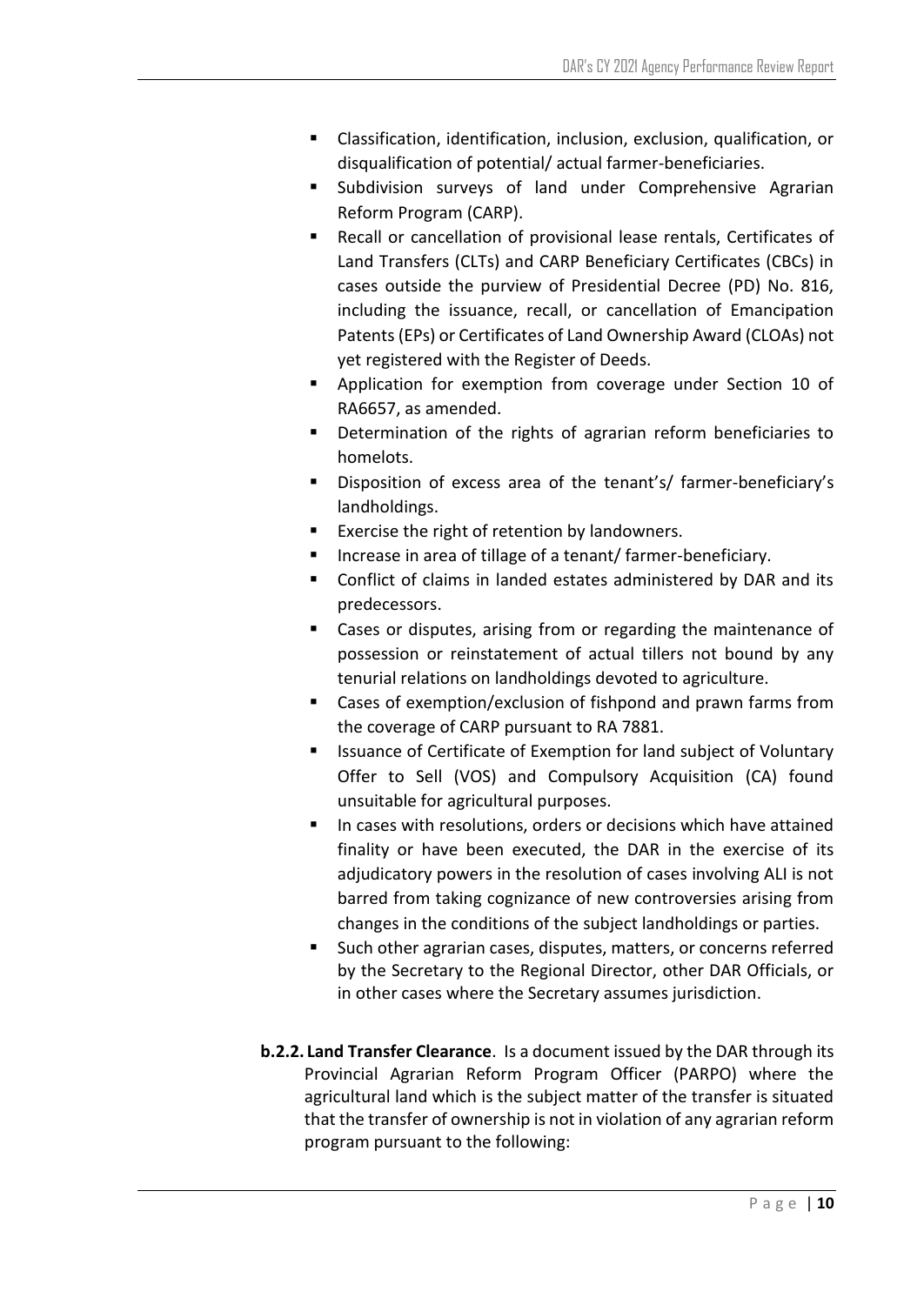- Administrative Order No. 1, Series of 1989, Rules and Procedures Governing Land Transaction; and
- Administrative Order No. 8, Series of 1995 (Rules and Procedures Governing the Transferability of Lands awarded to ARBs pursuant to P.D. No. 27, as amended by E.O. No. 228 and R.A. No. 6657), as amended by Administrative Order No. 6, Series of 1996.
- **b.2.3. Referral Case**. The DAR is vested with primary jurisdiction to determine and adjudicate agrarian reform matters and shall have exclusive original jurisdiction over all matters involving the implementation of agrarian reform, except those falling under the exclusive jurisdiction of the DA and the DENR. Any complaint or information filed before the Court or Prosecutor's Office by a party which contains an allegation that the case is agrarian in nature and/or one of the parties is a farmer, farmworker or tenant shall be automatically referred to DAR. The DAR through its PARPO shall certify, within fifteen (15) days from referral of the Court or Prosecutor's Office, whether an agrarian dispute exists or the case is agrarian in nature in accordance with A.O. No. 3, Series of 2011, in relation with the DOJ Circular No. 40 dated 10 June 2010, and Supreme Court-Office of the Court Administrator (OCA) Circular No. 62-2010 dated 28 April 2010, and other related circulars and issuances.
- **b.2.4. Conversion/Exemption/Exclusions.** These are special ALI cases that are governed by the following issuances:
	- Application for Conversion of agricultural land to residential, commercial, industrial, or other non-agricultural uses and purposes including protests or oppositions thereto pursuant to Section 65 of R.A. No. 6657, as amended.
	- Application for Exemption based on prior reclassification of land pursuant to Department of Justice (DOJ) Opinion No. 44 (1990) as implemented by DAR A.O. No. 12, Series of 1990.
	- Exclusion from CARP coverage of agricultural land used for fishpond/prawn Farms (DAR A.O. No. 3, Series of 1995), and livestock, swine, and poultry raising (DAR A.O. No. 1, Series of 2004).
	- Petition for Extension of Time to Develop.
	- Petition for Revocation of Conversion, Exemption or Exclusion Order.
	- Monitor development compliance in accordance with the Conversion Order.
	- Monitor illegal and premature conversion cases.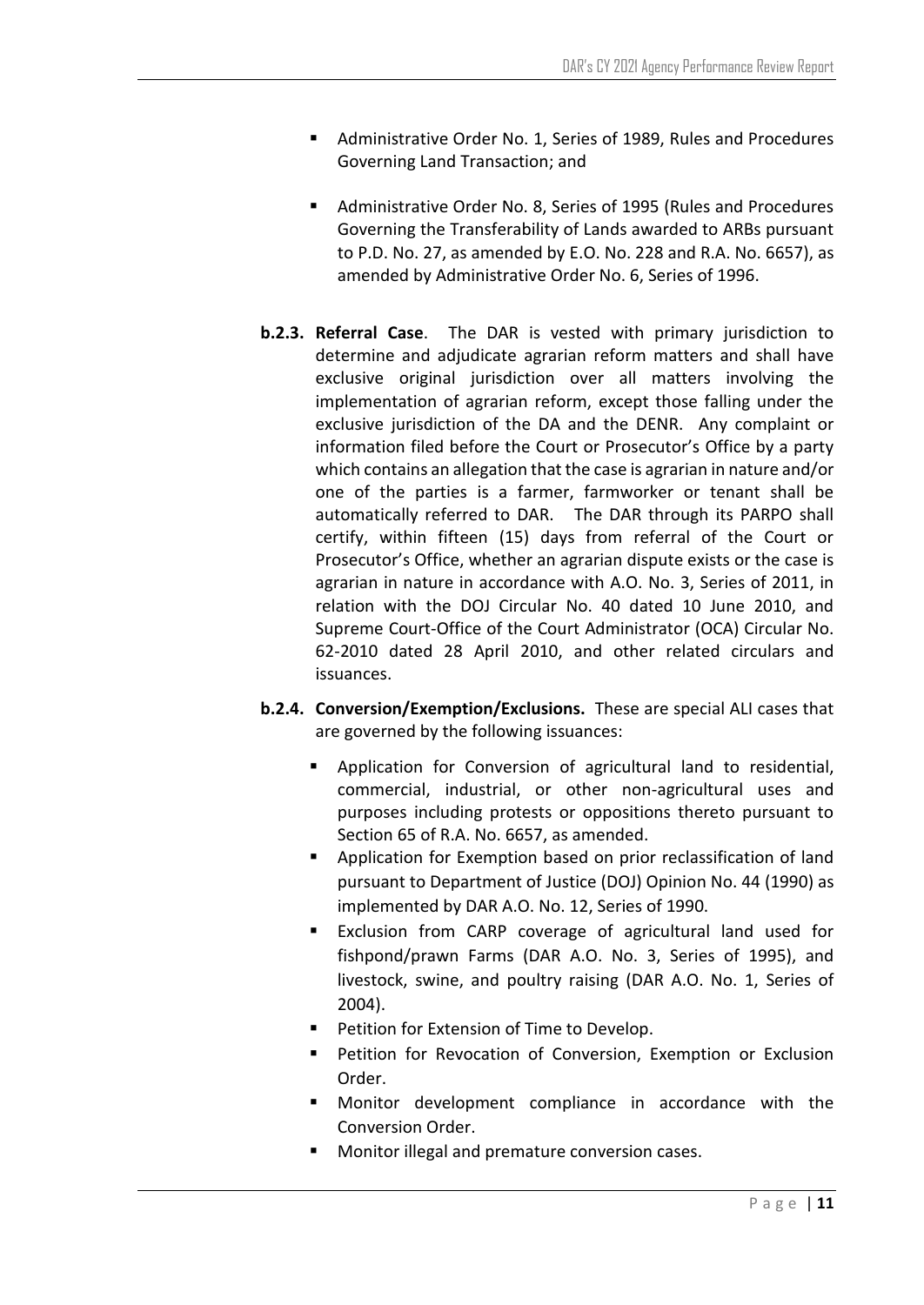# **b.3 Agrarian Legal Assistance (ALA)**

Agrarian Legal Assistance (ALA) is an essential component of the AJDP. It primarily involves rendering of legal assistance and other legal services, among which are the representation of ARBs or members of their immediate farm households before quasi-judicial or administrative bodies and regular courts in civil, criminal and administrative cases instituted by or against them, arising from or in connection with agrarian matter/dispute.

- **b.3.1 Mediation and Conciliation**. The initial stage undertaken by the regional and provincial legal sectors in coordination with the BARC, DAR Municipal and Provincial Offices for the purpose of persuading the contending parties to amicably settle their disputes out of court. The general objective of which is to reduce agrarian conflicts maturing into judicial or quasi-judicial cases.
- **b.3.2 Representation in Judicial Courts**. This pertains to the number of tenants/farmers/ARBs provided with legal assistance and representation by legal sector in cases filed before the courts affecting legal rights and obligations of tenants/farmers/ARBs. The manner of providing the legal assistance/representation is governed by the provisions of DAR Memorandum Circular No. 12, Series of 2009, titled "DAR Manual on Legal Assistance", and Code of Professional Responsibility of Lawyers, as well as relevant prevailing rules, regulations, and such other issuances.
- **b.3.3 Representation in Quasi-Judicial Bodies**. This pertains to the number of tenants/**farmers**/ARBs provided with legal assistance and representation by legal sector in cases filed before the quasi-judicial bodies (*i.e., DARAB, NLRC, Labor Arbiter*) affecting legal rights and obligations of tenants/farmers/ARBs. The manner of providing the legal assistance/representation is governed by the provisions of DAR MC No. 12, Series of 2009, titled "DAR Manual on Legal Assistance", and Code of Professional Responsibility of Lawyers, as well as relevant prevailing rules, regulations, and such other issuances.

For FY 2021, the forecasts for ARB representation in judicial courts, quasijudicial courts and mediation/conciliation of disputes/conflicts are as follows: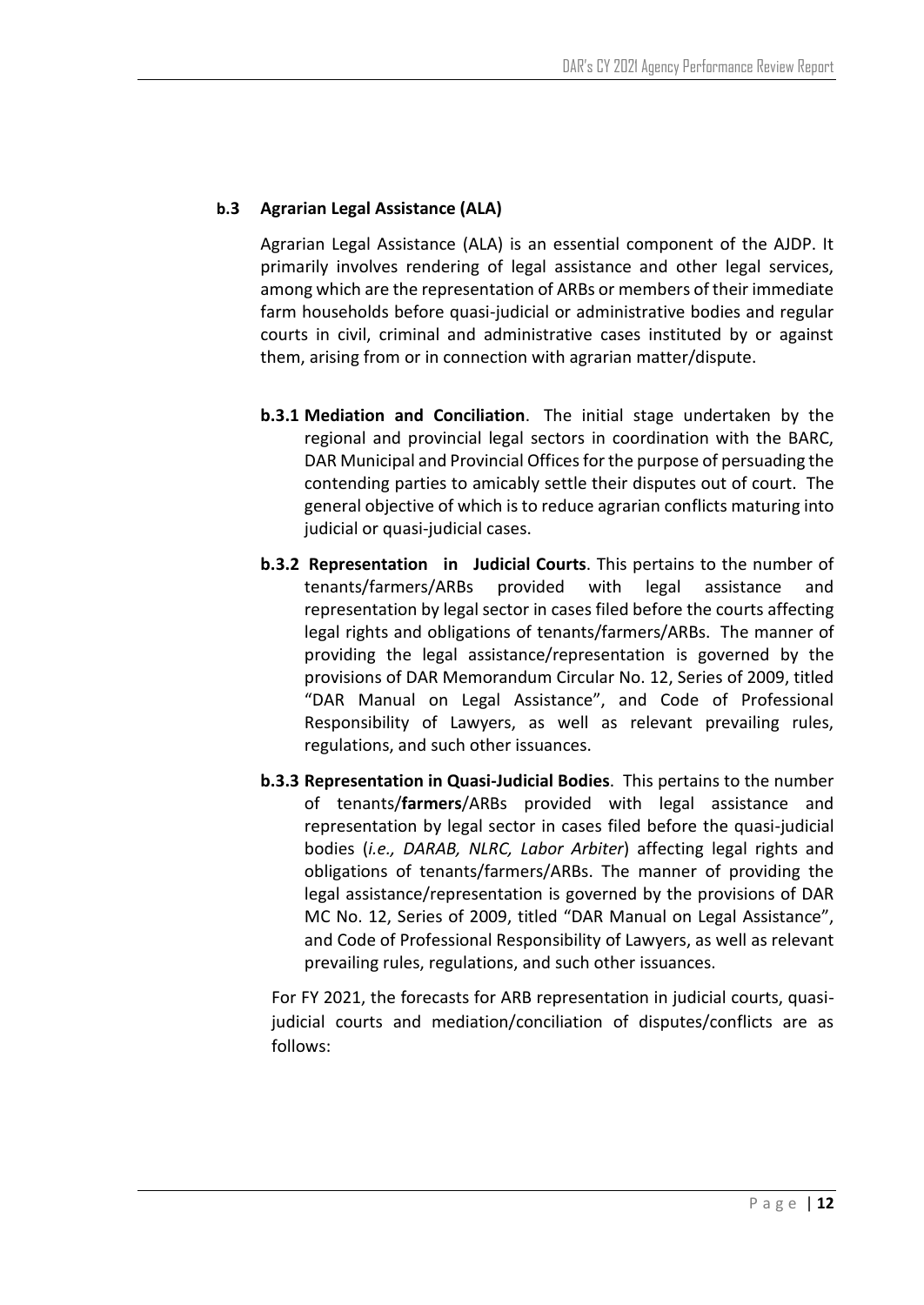|         | P/A/Ps<br><b>PERFORMANCE INDICATORS</b>                                     | <b>CY 2021 TARGET</b> |
|---------|-----------------------------------------------------------------------------|-----------------------|
| $1_{-}$ | Judicial Cases<br>No. of cases handled for judicial representation          | 749                   |
| 2.      | Quasi-judicial<br>No. of cases handled for quasi-judicial<br>representation | 17,385                |
| 3.      | Mediation/Conciliation<br>No. of agrarian-related conflicts processed       | 66,662                |

# **b.4 Supervision and Management for effective delivery of Legal Services and assistance to agrarian reform beneficiaries and landowners and adjudication of agrarian reform cases**

These are other activities of the program relative to the management of the entire Agrarian Justice Delivery Program which include ensuring that systems and procedures are properly implemented, initiates formulation of policies, supervision of critical activities and conduct of continuing learning education for the lawyers and administrative personnel. Likewise, the legal sector issues legal opinions, comments, clarification and/or position papers sought by farmers/ farmers organization, NGOs, landowner, DAR field offices, CARP implementing agencies and other government agencies to clarify the implementation of the CARP Laws, policy issuances, rules and regulations.

# *c. Agrarian Reform Beneficiaries Development and Sustainability Program (ARBDSP)*

Agrarian Reform Beneficiaries Development and Sustainability Program (ARBDSP), the third major program of the DAR aims to provide support services to ARBs, smallholder farmers and their organizations to enable them to become more productive, enterprising and grow into vibrant players in community undertakings. Such services are provided individually to the beneficiaries or collectively through their organizations (ARBOs) and/or communities/areas (ARCs, ARC clusters, ARAs). The mode of delivery is either by direct implementation by the DAR or through facilitation and coordination with the other CIAs such as the DPWH, LBP, NIA, DOLE and DTI and other CARP key stakeholders like the POs, NGO, CSOs, the academe, the business/private sector, other GFIs, etc.

The major indicators and corresponding targets under this program are as follows: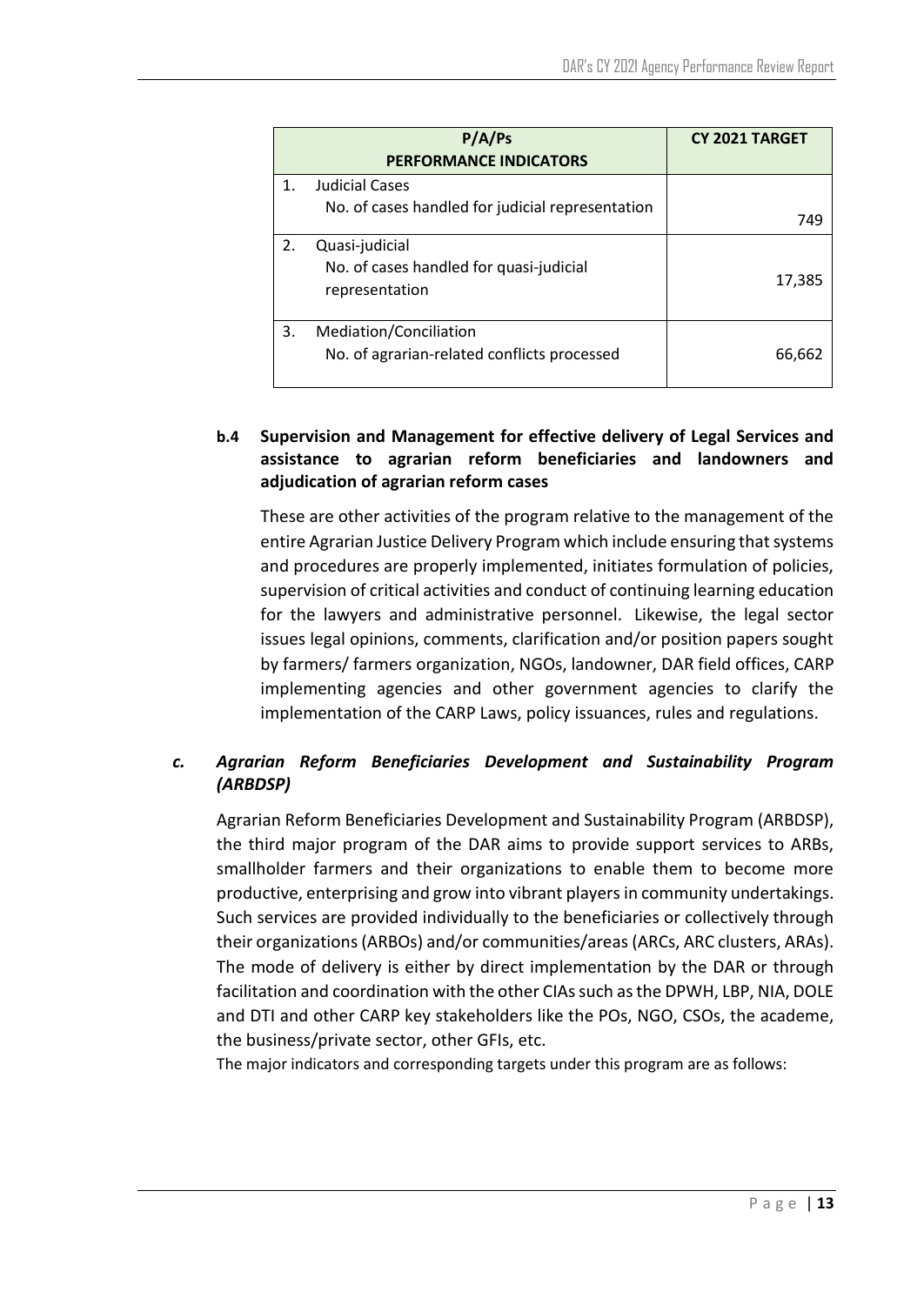|                 | P/A/Ps                                                                                                                                             | <b>CY 2021 TARGET</b> |
|-----------------|----------------------------------------------------------------------------------------------------------------------------------------------------|-----------------------|
|                 | <b>PERFORMANCE INDICATORS</b>                                                                                                                      |                       |
| Outcome:        |                                                                                                                                                    |                       |
|                 | percent of ARBOs Managing Profitable Business<br>٠<br>Enterprise                                                                                   | 35 percent            |
|                 | percent increase in Crop Yield above the<br>٠<br><b>Baseline</b>                                                                                   | 5 percent             |
| <b>Outputs:</b> |                                                                                                                                                    |                       |
|                 | No. of ARBs trained (URS-encoded data)<br>٠                                                                                                        | 368,313               |
|                 | No. of ARBs with access to credit and<br>$\bullet$<br>microfinance services (URS-encoded Data)                                                     | 136,392               |
|                 | No. of ARB organizations (ARBOs) provided with<br>$\bullet$<br>technical, enterprise, farm support and physical<br>infra support: URS-encoded Data | 2,867                 |

There are four (4) major programs under ARBDSP. These are Supervision and Management for Effective Delivery of Support Services, Social Infrastructure Building (SIB), Enterprise Development and Economic Support (EDES) and Climate Resilient Farm Productivity Support (CRFPS).

### **c.1 Supervision and** *Management for Effective Delivery of Support Services*

Under *Supervision and Management for Effective Delivery of Support Services*, the Department annually undertakes three major activities:

- **c.1.1 Conduct of IT-Enabled Maturity Assessment (ITEMA)** to measure the level of maturity of Agrarian Reform Beneficiaries Organizations (ARBOs).
- **c.1.2 Sustainability Monitoring of Infrastructure previously completed and turned over to LGUs for maintenance.** The DAR undertakes monitoring of all completed rural infrastructure projects such as irrigation system, farm-to-market roads, bridges, multi-purpose pavement, and others to ensure compliance of LGU partners' commitment to undertake proper maintenance works for such projects. Moreover, it conducts periodic assessment of the conditions of turned-over facilities to validate if the beneficiaries are getting the desired impact from the use of these services and if operation and maintenance mechanisms are fully in place to make completed infrastructure subprojects serviceable.
- **c.1.3 Supervision, Management and Monitoring and Evaluation.** These activities are undertaken by the DAR at the Central Office, Regional and Provincial offices' levels. The specific PBD activities covered under this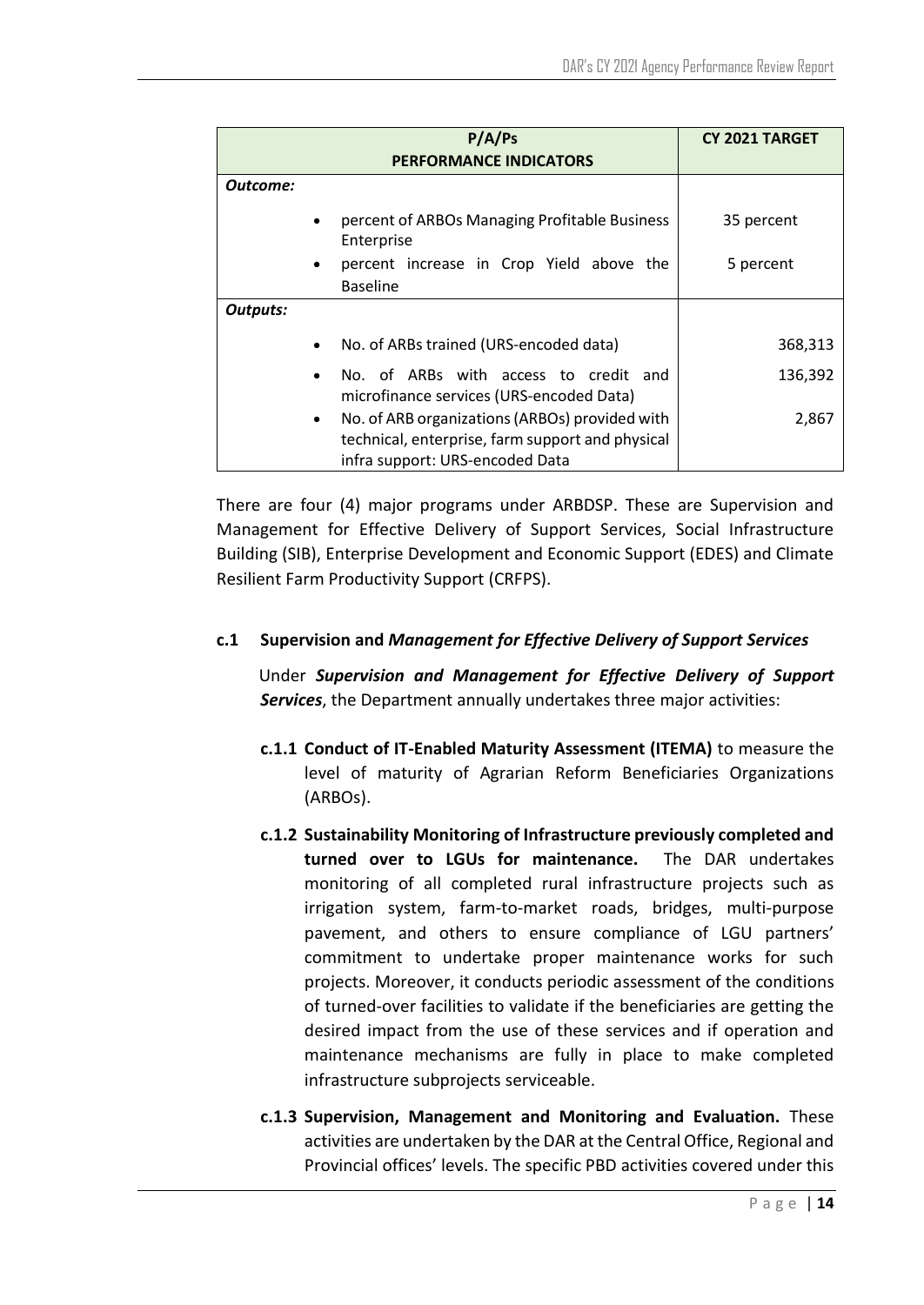sub-program are as follows: monitoring of on-going projects (FAPs & locally funded), completed locally-funded projects, regional planning sessions, updating of ARC-MTS, coaching/mentoring and technical guidance to ARBOs not covered under Social Infrastructure Building (SIB); Enterprise Development and Economic Support (EDES); Climate Resilient Farm Productivity Support (CRFPS); learning sessions; functional trainings; development of promotional materials; preparatory works of new projects; coordination meetings; and other activities not covered under SIBs, EDES, CRFPS budget

# **c.2 ARBDSP Sub-Programs and Projects**

- **c.2.1** *Social Infrastructure Building (SIB)* involves the provision of package of interventions on building and strengthening group structures, organizations, and institutions. These organizations serve as channels through which ARBs and Smallholder Farmers (SHFs) can access support services that will help improve farm productivity and income and eventually ensure land security, acquisition of basic needs, and management and control over other productive resources. The interventions include capacity development of ARBs on the following areas:
	- Organization building and management aimed at ensuring the sustained participation of leaders and members in community activities.
	- Resource management which seeks to develop the knowledge, skills and abilities on the judicious use and management of productive lands and other community resources.
	- Entrepreneurial management that is needed in establishing and sustaining enterprises.
	- Knowledge management for organization and community level development assessment.
	- Developing and mobilizing a cadre of ARBs/ARBOs competent in the various facets of ARRD.
- **c.2.2 Enterprise** *Development and Economic Support (EDES).* EDES is geared at ensuring that the rural enterprises and livelihoods of ARBs/SHFs and their organizations are diversified, innovative, adoptive of appropriate environment-friendly and climate smart technologies, market-oriented, involved in employment generation, engaged in the development of skills and human resources, and are instrumental to the increased productivity and improved income-potentials of ARBs/SHFs and their organizations.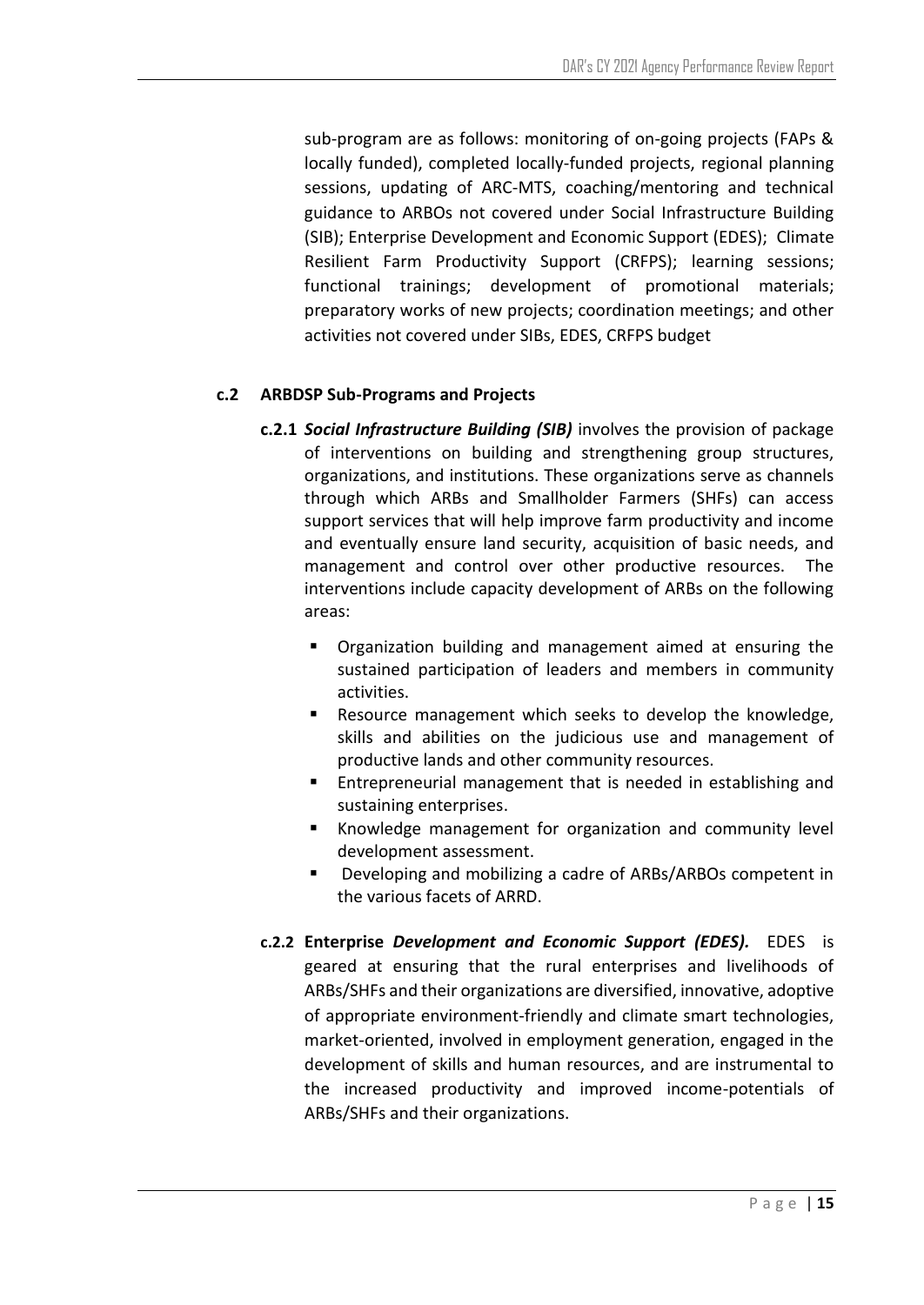Among the package of support provided by the Department under EDES are the following:

- product development and commercialization;
- capacity development in enterprise management, profitability and sustainability;
- market linkaging and engagement including facilitation of business partnerships with private sector;
- credit and microfinance access/facilitation and insurance guarantees;
- provision of Business Development Services (BDS); and
- provision of production materials with equipment and facilities for farm product processing and promotion of water sanitation and hygiene.
- **c.2.3 Climate** *Resilient Farm Productivity Support (CRFPS).* The CRFPS is anchored on the Climate Change Act of 2009 (RA 9729) which mandates mainstreaming climate change in the implementation of development programs, projects, and activities to build community resiliency and the Philippine Risk Reduction and Management Act of 2010 (RA 10121) which provides the basis for the development of policies and plans and the implementation of actions and measures pertaining to all aspects of disaster risk reduction and management, including good governance, risk assessment and early warning, knowledge building and awareness raising, reducing underlying risk factors, and preparedness for effective response and early recovery.

The project is being implemented in agrarian reform areas (ARCs) and non-ARCs having identified vulnerable to the impacts of climate change. Essentially, its objective is to enhance and sustain agricultural productivity, being the primary means of livelihood in agrarian communities as adaptation towards resiliency amid the impacts of climate change. It has two major components namely:

- **Provision of Agricultural Extension Services and Farm Inputs.** Climate Change adaptive agri-technologies/extension services with farm inputs that are vital support for farm production shall be provided under the Project. These shall be provided based on the type of agricultural production crop or livestock that the ARB is engaged on.
- **Provision of Farm Machinery Equipment/ Implements and WASH Facilities.** Farm machineries shall be provided to mechanize production activities and enhance efficiency of cost of agricultural production. Mechanization enables the ARBs to program and adjust calendar of their traditional farm production activities to be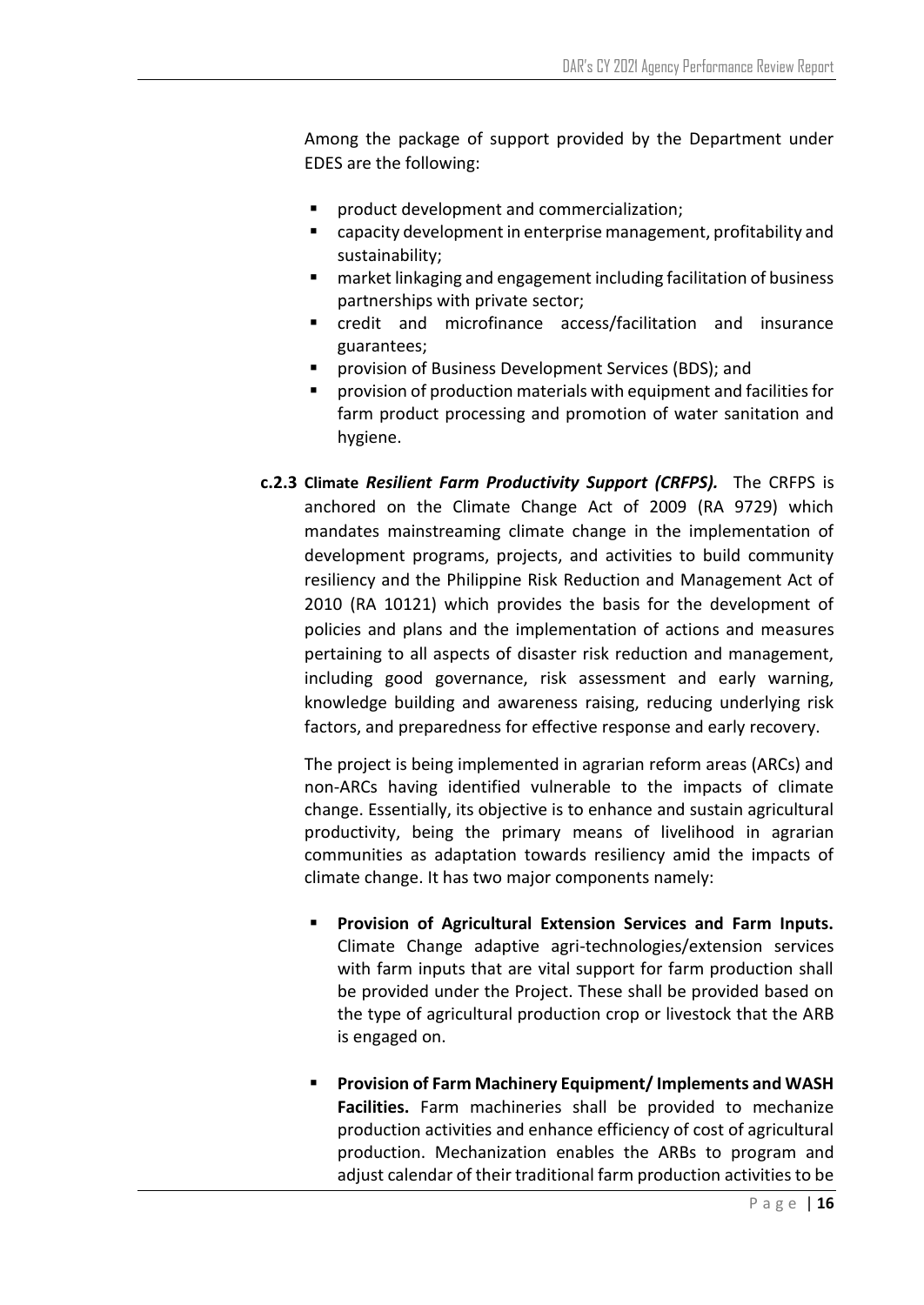synchronized with the most appropriate season to maximize production or beyond the projected period of the variability of the climate. In addition, this component shall facilitate access to potable and safe water and sustainable sanitation services by improving the water supply and sanitation situation in AR communities through low-cost, culturally acceptable, and appropriate technologies that can be managed and sustained by the community.

# **1.4 HIGHLIGHTS AND SALIENT FEATURES OF MAJOR ITEMS IN THE FY 2021 BUDGET**

The total approved budget of the Department of Agrarian Reform (DAR) for FY 2021 as included in the GAA is ₱8,866.462 million. It covers the recommended budgets under Tier 1 and portion of Tier 2, corresponding to 27 percent only of the original DAR proposed budget of ₱32,966.294 million. The ₱8,866.462 million is composed of ₱8,450.785 million as New Appropriations for General Administration and Support (GAS), Support to Operations (STO) and Operations including for Projects; and ₱415.677 million as Automatic Appropriations for Retirement and Life Insurance Premiums (RLIP) and Fiduciary Fund.

| PROGRAM/ACTIVITY/PROJECT                                 | <b>PS</b>           | <b>MOOE</b>          | <b>CO</b> | <b>TOTAL</b>         |
|----------------------------------------------------------|---------------------|----------------------|-----------|----------------------|
| General Administration and Support                       | 592.603             | 1,284.817            |           | 1,877.420            |
| Support to Operations                                    | 557.155             | 163.538              |           | 720.693              |
| <b>OPERATIONS</b>                                        | 3,544.450           | 2,289.802            | 18.420    | 5,852.672            |
| Land Tenure Security Program                             | 2,405.605           | 1,027.562            | 11.370    | 3,444.537            |
| <b>Fund 101</b>                                          | 2,395.605           | 533.239              |           | 2,928.844            |
| <b>Fund 102</b>                                          | 10.000              | 494.323              | 11.370    | 515.693              |
| Agrarian Justice Delivery Program                        | 476.360             | 421.069              |           | 897.429              |
| AR Beneficiaries Development &<br>Sustainability Program | 662.485             | 841.171              | 7.050     | 1,510.706            |
| Fund 101                                                 | 655.818             | 741.528              |           | 1,397.346            |
| <b>Fund 102</b>                                          | 6.667               | 99.643               | 7.050     | 113.360              |
| <b>TOTAL NEW APPROPRIATIONS</b>                          | 4,694.208           | 3,738.157            | 18.420    | 8,450.785            |
| <b>Automatic Appropriations</b>                          | 413.320             | 2.357                |           | 415.677              |
| Retirement & Life Insurance Premium                      | 413.320             |                      |           | 413.320              |
| SAGF- Fiduciary Fund                                     |                     | 2.357                |           | 2.357                |
| <b>GRAND TOTAL</b>                                       | 5,107.528           | 3,740.514            | 18.420    | 8,866.462            |
| Recap:                                                   | 5,107.528           | 3,740.514            | 18.420    | 8,866.462            |
| <b>Fund 101</b><br><b>Fund 102</b>                       | 5,090.861<br>16.667 | 3,146.548<br>593.966 | 18.420    | 8,237.409<br>629.053 |
|                                                          |                     |                      |           |                      |

**DAR FY 2021 BUDGET PER GAA**  $($  in  $\oplus$  M)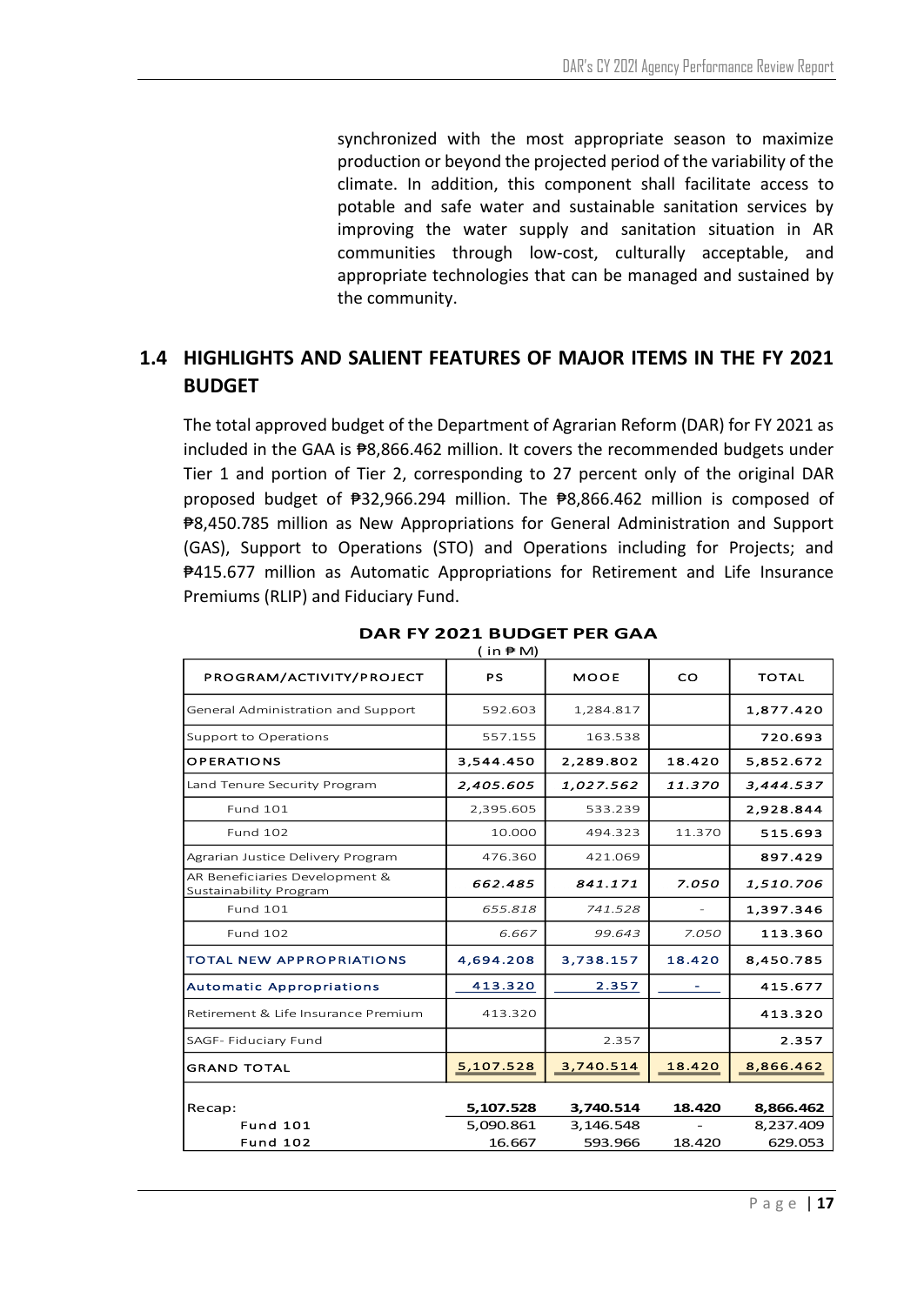The total new appropriations of  $\mathfrak{B}8,450.785$  million includes  $\mathfrak{B}7,821.732$  million under Fund 101 which is allocated as follows: ₱1,877.420 million for General Administration and Support; ₱720.693 million for Support to Operations; and ₱5,223.619 million for Operations. The remaining ₱629.053 million is allocated for foreign-assisted projects under Fund 102.

In terms of allotment class, the total FY 2021 budget is distributed as follows: Personnel Services (PS) ₱5,107.528 million; Maintenance and Other Operating Expenses (MOOE) ₱3,740.514 million; and Capital Outlays (CO) ₱18.420 million.



The PS allocation is inclusive of the 1st-5th tranche compensation adjustment per E.O. No. 201 for filled-up positions as of 31 December 2020, including the requirements for 108 mandatory retirees amounting to #80.047 million. There is a #16.667 million allocation for PS under Fund 102 for the consultancy requirements of the foreignassisted projects (FAPs) and provision of honoraria to resource persons and regular personnel rendering ad-hoc functions for the on-going FAPs.

The MOOE allocation of  $\mathbf{\hat{P}}3,740.514$  million is being shared by the different major programs of the DAR under General Administration and Support (GAS), Support to Operation (STO) and Operations. The bulk of which went to Operations with a total budget of ₱1,695.836 million or 45.34 percent of the overall MOOE. Of the total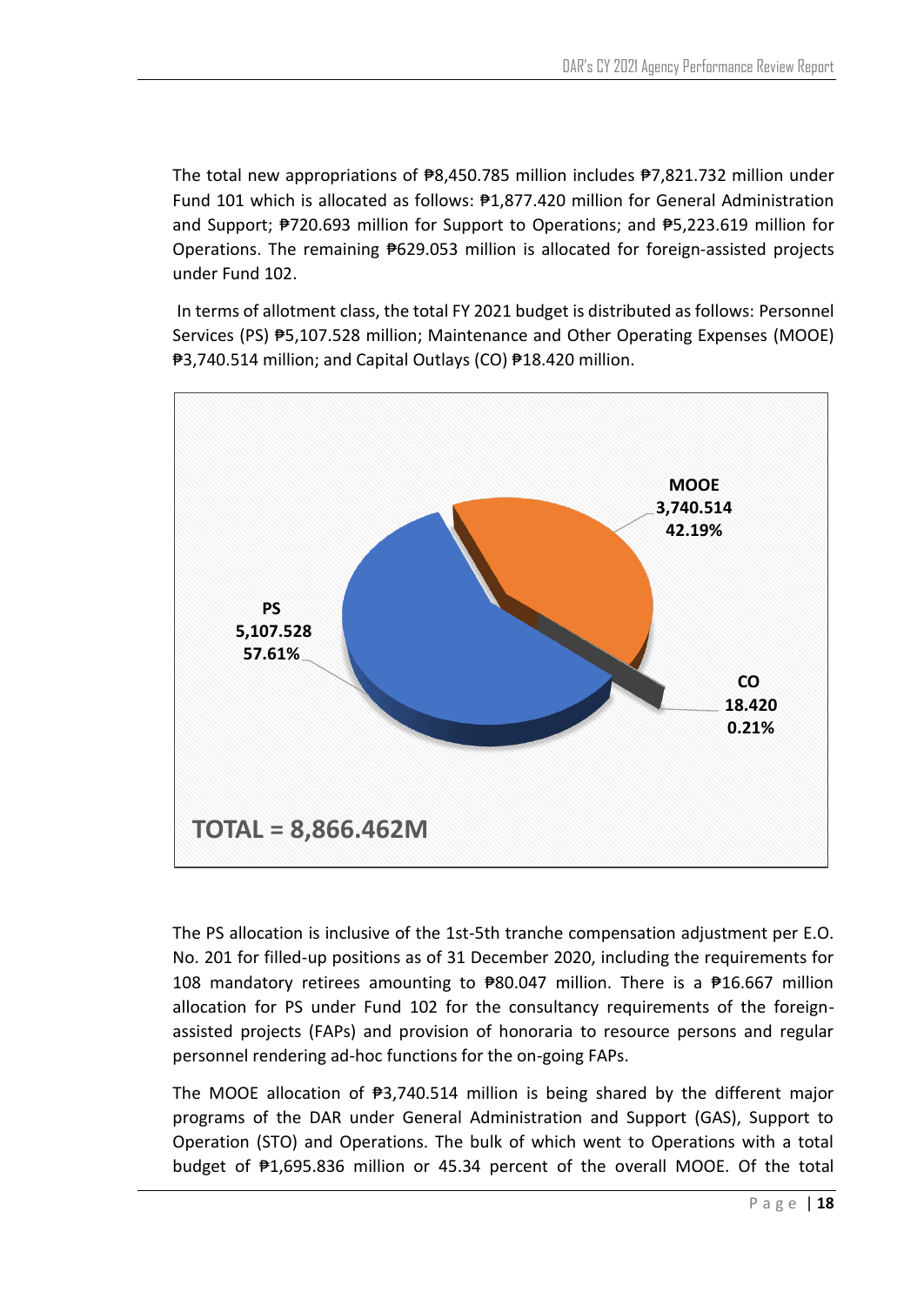Operations' budget under Fund 101, Land Tenure Security Program (LTSP) got 31 percent or ₱533.239 million; Agrarian Justice Delivery Program (AJDP) got 25 percent or ₱421.069 million; and Agrarian Reform Beneficiaries Development and Sustainability Program (ARBDSP) got 44 percent or ₱741.528 million. Under Fund 102, ₱571.259 million under MOOE is allocated for the two (2) on-going foreign-assisted projects for the GOP counterpart fund and Loan Proceeds (LP) allocation that support local capacity building, soft infrastructure support, and project management offices' operating requirement.

The rest of the MOOE is allocated for GAS at ₱1,284.817 million, or 34.35 percent of the total MOOE budget, the bulk of which covers the mandatory requirements of the different operating units nationwide. The remaining 4.44 percent went to STO at ₱163.538 million that covers the budgetary requirements for policy formulation, planning, monitoring and evaluation of the various programs, activities, and projects (PAPs) of the Department and for information management and systems development with ₱139.568 million share; and for agrarian reform information and education initiatives with ₱23.970 million that benefit both the ARBs and the DAR employees.

The Capital Outlays (CO) allocation of DAR for FY2021 of ₱41.127 million is for the requirements of the foreign-assisted Support to Parcelization of Lands for Individual Titling (SPLIT) Project at ₱11.370 million and the Convergence on Value Chain Enhancement for Rural Growth and Empowerment (ConVERGE) at ₱29.757million.

The amount of ₱415.677 million from Automatic Appropriations completes the DAR FY2021 budget per GAA. The allocation for Retirement and Life Insurance Premium (RLIP) of  $\neq$ 413.320 million is included in the PS, while  $\neq$ 2.375 million from the Fiduciary Fund for Agrarian Reform Education.

For FY 2021, an additional amount of ₱2.0 billion was allocated for the Loan Proceeds requirement of the Project Support to Parcelization of Lands for Individual Titling (SPLIT) from the Unprogrammed Appropriations. This amount was issued with Special Allotment Release Order (SARO) by the DBM on 16 April 2021 to augment the minimal ₱515.693 million GOP counterpart allocation of Project SPLIT. The Notice of Cash Allocation (NCA), on the other hand, amounting to ₱806.144 million was released on 27 May 2021 based on the released withdrawal application from the World Bank.

# **1.5 STATUS OF FUND UTILIZATION**

# *OBLIGATION INCURRED VS. ALLOTMENT RECEIVED*

In the implementation of DAR's CY2021 programs, activities, and projects (PAPs), a total of  $\mathsf{\mathsf{P}}8,131.601$  million was obligated, as of 31 December 2021, or 96% of the  $\mathsf{\mathsf{P}}8,495.498$ million authorized adjusted allotment under Fund 101.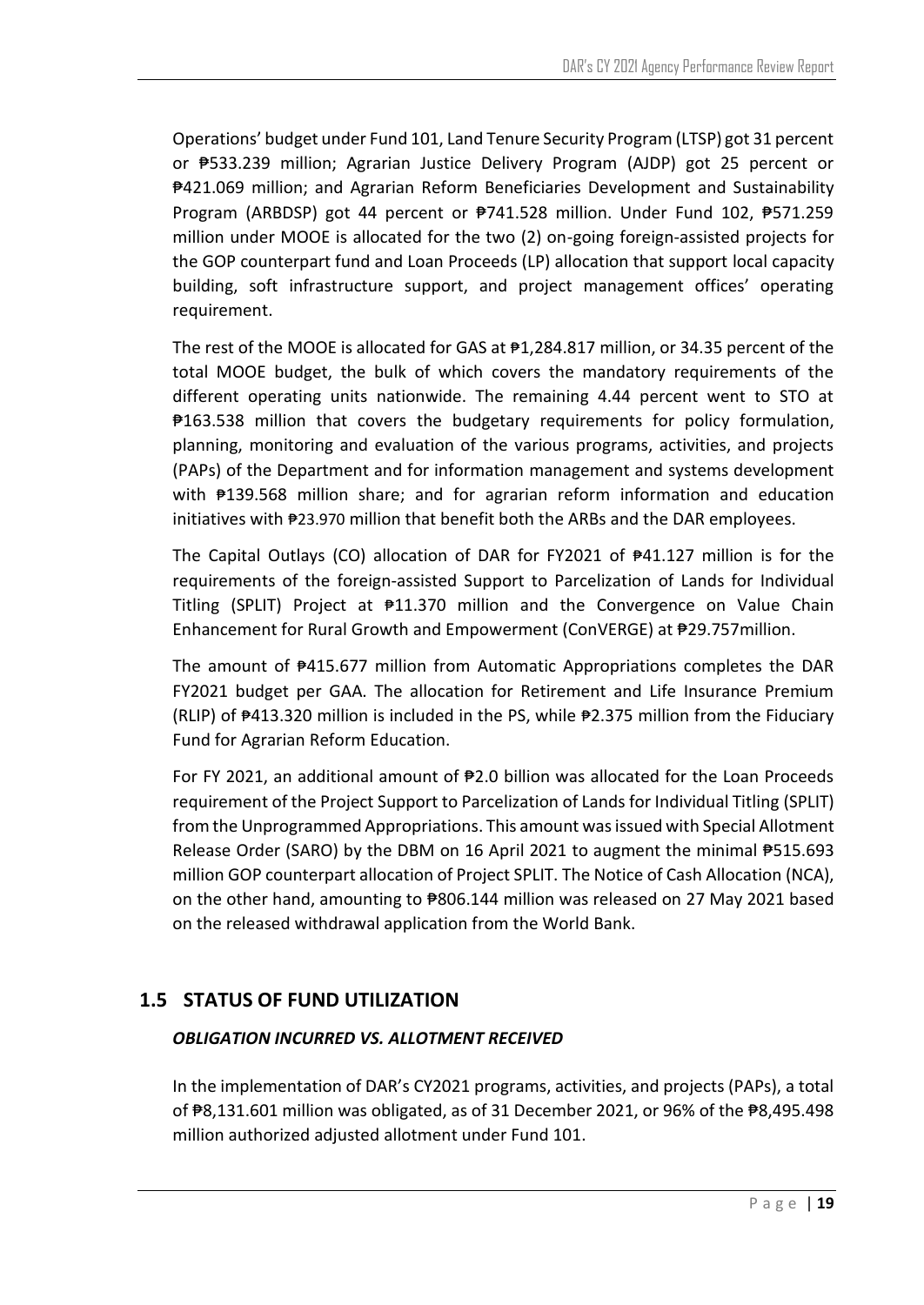Bulk of the FY 2021 adjusted allotment under Fund 101 at ₱5,217.073 million is allocated for Operations, to implement DAR's three (3) Organizational Outcomes (OO) namely, OO1: Tiller's Security of Tenure Ensured, OO2: Tiller's Rights and Welfare Promoted, and OO3: Agrarian Reform Areas Improved. The total obligated allotments for these three (3) OOs reached 95% or ₱4,941.115 million were incurred in the delivery of DAR's targeted PAPs.

Under OO1: Tiller's Security of Tenure Ensured, LTSP got the biggest allotment at ₱2,922.300 million being the main mandate of the Department. A 93% obligation rate or ₱2,724.864 million was incurred for LTSP as 31 December 2021. The AJDP under OO2 obligated a total of ₱848.854 million or 95% of its ₱897.309 million allotment. On the other hand, ARBDSP under OO3 was able to obligate ₱1,367.464 million or 98% of its ₱1,397.466 million allotment. The utilization of DAR's FY 2021 Operations' budget in terms of obligation for the year 2021 is relatively high at 95% despite the continuing restrictions in PAPs implementation, particularly in the  $1<sup>st</sup>$  semester, due to COVID-19 pandemic. The physical accomplishments of the operating units in the different programs, although hampered, gained momentum with the use of multi-media platform in the continued implementation of targeted activities.

For the implementation of DAR's on-going foreign-assisted projects under Fund 102, an overall obligation rate of 27% was reached or ₱720.447 million was utilized out of the ₱2,629.053 million current year's adjusted allotment. The rate of obligation could have been higher if not for the encountered delays in securing approval from concerned foreign counterparts of the Project ConVERGE. There were also travel restrictions in Italy that prevented the project consultant to report to the Manila and Mindanao Project Management Office which greatly delayed the evaluation of project proposals which resulted in delayed procurement. As to the Project SPLIT, there was also delay in the release of its Loan Proceeds for from the Unprogrammed Appropriations as this required the approval from the DBM based on the DAR's submitted Special Budget request. These consequently resulted to the late procurement of goods and services which, in turn, resulted to lower obligation of allotment.

With regard to the obligations incurred under the Automatic Appropriations and Special Purpose Fund, 96% or ₱397.535 million and 100% or ₱264.129 million were incurred, respectively.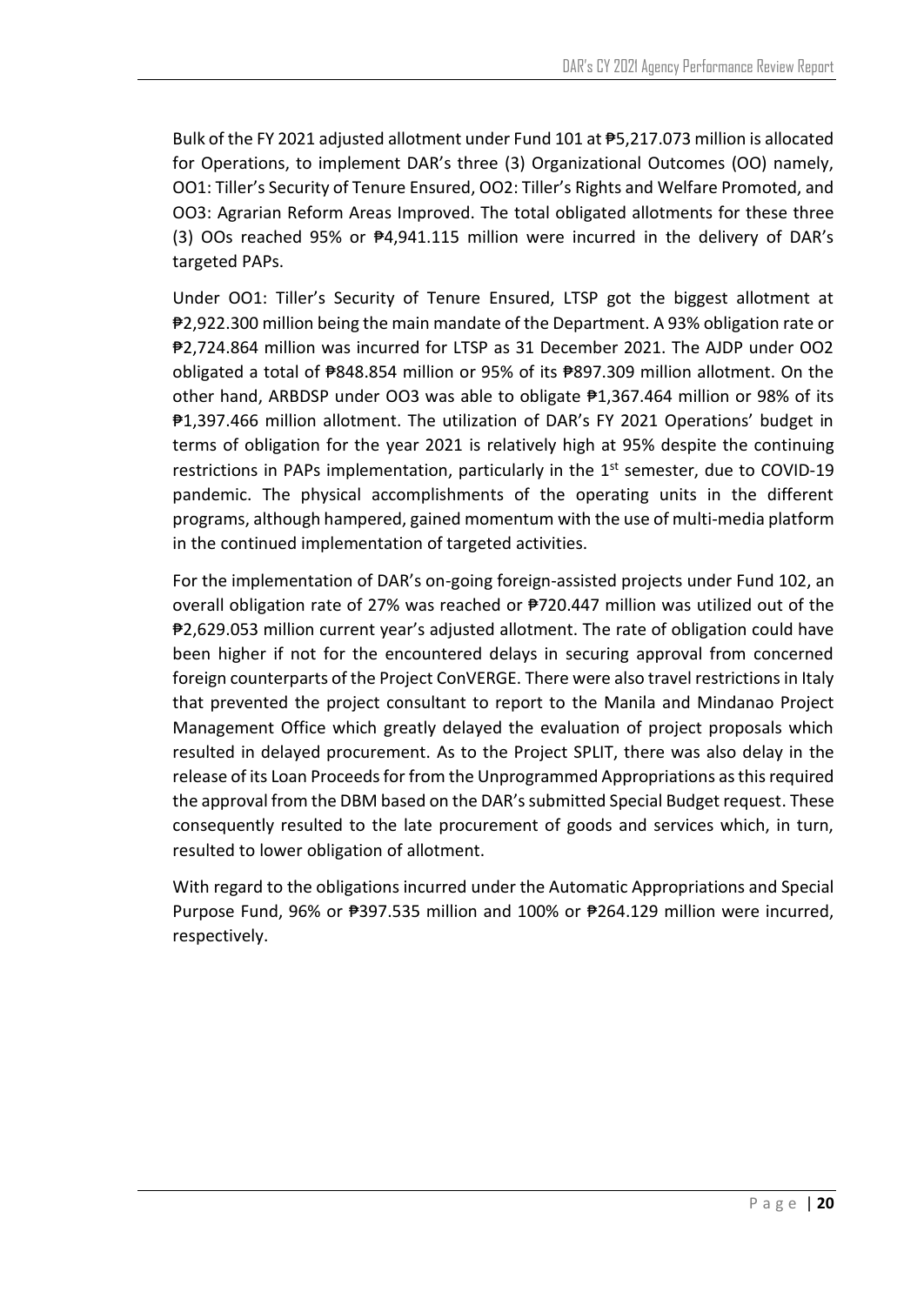|                                                                                                                                                                                                                                                                                                                                                                                                                                                                                                                                                                                                                      | in ₱ M)             |                      |        |                      |
|----------------------------------------------------------------------------------------------------------------------------------------------------------------------------------------------------------------------------------------------------------------------------------------------------------------------------------------------------------------------------------------------------------------------------------------------------------------------------------------------------------------------------------------------------------------------------------------------------------------------|---------------------|----------------------|--------|----------------------|
| PROGRAM/ACTIVITY/PROJECT                                                                                                                                                                                                                                                                                                                                                                                                                                                                                                                                                                                             | ΡS                  | <b>MOOE</b>          | co     | TOTAL                |
| General Administration and Support                                                                                                                                                                                                                                                                                                                                                                                                                                                                                                                                                                                   | 746.044             | 1,073.052            |        | 1,819.096            |
| Support to Operations                                                                                                                                                                                                                                                                                                                                                                                                                                                                                                                                                                                                | 558.169             | 151.557              |        | 709.726              |
| <b>OPERATIONS</b>                                                                                                                                                                                                                                                                                                                                                                                                                                                                                                                                                                                                    | 3,614.964           | 2,018.399            | 28.199 | 5,661.562            |
| Land Tenure Security Program                                                                                                                                                                                                                                                                                                                                                                                                                                                                                                                                                                                         | 2,431.053           | 934.465              |        | 3,365.518            |
| <b>Fund 101</b>                                                                                                                                                                                                                                                                                                                                                                                                                                                                                                                                                                                                      | 2,421.875           | 302.989              |        | 2,724.864            |
| <b>Fund 102</b>                                                                                                                                                                                                                                                                                                                                                                                                                                                                                                                                                                                                      | 9.178               | 631.476              |        | 640.654              |
| Agrarian Justice Delivery Program                                                                                                                                                                                                                                                                                                                                                                                                                                                                                                                                                                                    | 500.229             | 348.625              |        | 848.854              |
| AR Beneficiaries Development &<br><b>Sustainability Program</b>                                                                                                                                                                                                                                                                                                                                                                                                                                                                                                                                                      | 683.682             | 735.309              | 28.199 | <i>1,447.190</i>     |
| <b>Fund 101</b>                                                                                                                                                                                                                                                                                                                                                                                                                                                                                                                                                                                                      | 679.612             | 687.785              |        | 1,367.397            |
| <b>Fund 102</b>                                                                                                                                                                                                                                                                                                                                                                                                                                                                                                                                                                                                      | 4.070               | 47.524               | 28.199 | 79.793               |
| <b>TOTAL PROGRAMS AND PROJECTS</b>                                                                                                                                                                                                                                                                                                                                                                                                                                                                                                                                                                                   | 4,919.177           | 3,243.008            | 28.199 | 8,190.384            |
| <b>Automatic Appropriations</b>                                                                                                                                                                                                                                                                                                                                                                                                                                                                                                                                                                                      | 395.665             | 1.870                | ÷      | 397.535              |
| Retirement & Life Insurance Premium                                                                                                                                                                                                                                                                                                                                                                                                                                                                                                                                                                                  | 395.665             |                      |        | 395.665              |
| SAGF- Fiduciary Fund                                                                                                                                                                                                                                                                                                                                                                                                                                                                                                                                                                                                 |                     | 1.870                |        | 1.870                |
| <b>Special Purpose Fund</b>                                                                                                                                                                                                                                                                                                                                                                                                                                                                                                                                                                                          | 264.129             |                      |        | 264.129              |
| <b>MPBF</b>                                                                                                                                                                                                                                                                                                                                                                                                                                                                                                                                                                                                          | 24.891              |                      |        | 24.891               |
| PGF                                                                                                                                                                                                                                                                                                                                                                                                                                                                                                                                                                                                                  | 239.238             |                      |        | 239.238              |
| <b>GRAND TOTAL</b>                                                                                                                                                                                                                                                                                                                                                                                                                                                                                                                                                                                                   | 5,578.971           | 3,244.878            | 28.199 | 8,852.048            |
|                                                                                                                                                                                                                                                                                                                                                                                                                                                                                                                                                                                                                      |                     |                      |        |                      |
|                                                                                                                                                                                                                                                                                                                                                                                                                                                                                                                                                                                                                      |                     |                      |        |                      |
| Recap:                                                                                                                                                                                                                                                                                                                                                                                                                                                                                                                                                                                                               | 5,578.971           | 3,244.878            | 28.199 | 8,852.048            |
| Fund 101<br><b>Fund 102</b>                                                                                                                                                                                                                                                                                                                                                                                                                                                                                                                                                                                          | 5,565.723<br>13.248 | 2,565.878<br>679.000 | 28.199 | 8,131.601<br>720.447 |
| DISBURSEMENT INCURRED VS. OBLIGATION<br>The total disbursements incurred by the DAR as of 31 December 2021 reached 95% or<br>₱8,453.092 million out of the total obligations of ₱8,852.048 million from all fund<br>sources.                                                                                                                                                                                                                                                                                                                                                                                         |                     |                      |        |                      |
| Under Fund 101, the disbursement reached ₱7,183.576 million or 96% of the ₱7,469.937<br>million obligations incurred. For Fund 102, $\frac{1}{2}611.522$ million was disbursed or 85% of its<br>₱720.447 million total obligated allotment as of 31 December 2021. As regards the<br>disbursements under the Automatic Appropriations and Special Purpose Fund, almost<br>100% or ₱396.187 million and 99% or ₱261.808 million were disbursed, respectively.                                                                                                                                                         |                     |                      |        |                      |
| The breakdown of the total disbursement under Fund 101 by major programs are as<br>follows: GAS with $\mathfrak{p}1,739.955$ million or 96% of its $\mathfrak{p}1,819.096$ million obligation, STO<br>with $\blacktriangleright$ 691.833 million or 97% of its $\blacktriangleright$ 709.726 million obligation, and Operations with<br>₱4,751.789 million or 96% of the ₱4,941.115 million obligation. Under Operations, both<br>LTSP and AJDP got a disbursement rate of above 95%. For LTSP, ₱2,652.944 million or<br>97% was disbursed out of $\frac{1}{2}$ ,724.864 million obligated allotment while for AJDP, |                     |                      |        | Page<br>21           |

**DAR FY 2021 ACTUAL OBLIGATIONS (as of December 31, 2021)**

# *DISBURSEMENT INCURRED* **VS. OBLIGATION**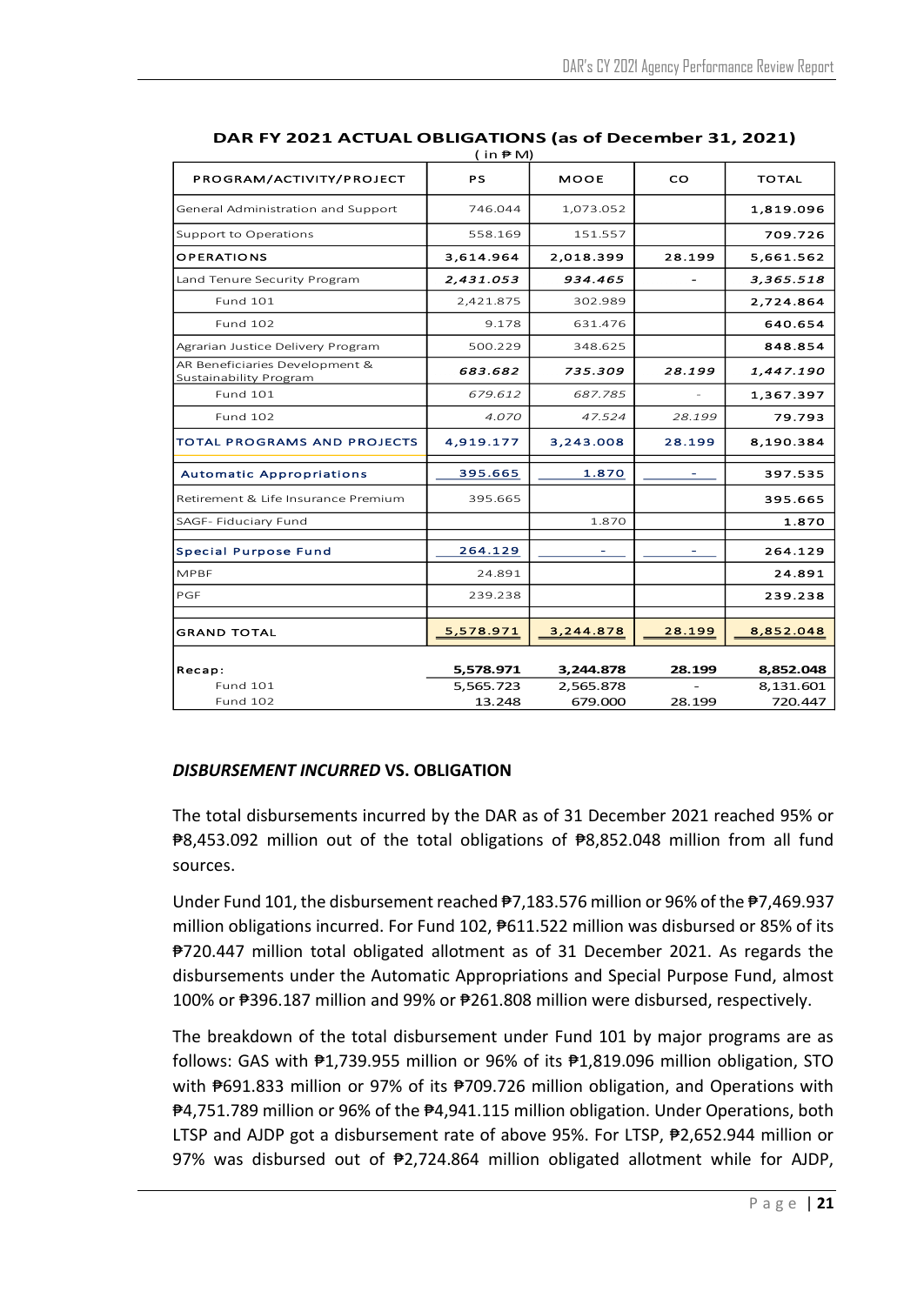₱812.564 million or 96% was disbursed out of its ₱848.854 million incurred obligation. An additional ₱547.814 million or 86% out of its ₱640.654 million obligation was disbursed for the implementation of Project SPLIT under Fund 102.

The least disbursement was reported under ARBDSP with ₱1,286.280 million or 94% of the ₱1,367.397 million obligation incurred under Fund 101. The foreign-assisted projects' implementation is also part of the ARBDSP, giving extension services to the agrarian reform beneficiaries (ARBs) in terms of technical assistance and rural infrastructure projects, among others. For this intervention, a total of #63.708 million was disbursed or 80% of its ₱79.793 million obligated allotment under Fund 102 for the Project ConVERGE.

As regards to the disbursement under the Automatic Appropriations and Special Purpose Fund, almost 100 % or ₱396.187 million and 99% or ₱261.808 million were disbursed, respectively.

|                                                          | 111 F VJ  |             |           |              |
|----------------------------------------------------------|-----------|-------------|-----------|--------------|
| PROGRAM/ACTIVITY/PROJECT                                 | <b>PS</b> | <b>MOOE</b> | <b>CO</b> | <b>TOTAL</b> |
| General Administration and Support                       | 719.327   | 1,020.628   |           | 1,739.955    |
| Support to Operations                                    | 553.127   | 138.705     |           | 691.832      |
| <b>OPERATIONS</b>                                        | 3,568.822 | 1,776.295   | 18.194    | 5,363.311    |
| Land Tenure Security Program                             | 2,405.583 | 795.176     |           | 3,200.759    |
| <b>Fund 101</b>                                          | 2,397.558 | 255.387     |           | 2,652.945    |
| <b>Fund 102</b>                                          | 8.025     | 539.789     |           | 547.814      |
| Agrarian Justice Delivery Program                        | 492.168   | 320.396     |           | 812.564      |
| AR Beneficiaries Development &<br>Sustainability Program | 671.071   | 660.723     | 18.194    | 1,349.988    |
| <b>Fund 101</b>                                          | 667.128   | 619.152     |           | 1,286.280    |
| <b>Fund 102</b>                                          | 3.943     | 41.571      | 18.194    | 63.708       |
| TOTAL PROGRAMS AND PROJECTS                              | 4,841.276 | 2,935.628   | 18.194    | 7,795.098    |
| <b>Automatic Appropriations</b>                          | 394.405   | 1.782       |           | 396.187      |
| Retirement & Life Insurance Premium                      | 394.405   |             |           | 394.405      |
| SAGF- Fiduciary Fund                                     |           | 1.782       |           | 1.782        |
| Special Purpose Fund                                     | 261.808   |             |           | 261.808      |
| <b>MPBF</b>                                              | 23.098    |             |           | 23.098       |
| PGF                                                      | 238.710   |             |           | 238.710      |
|                                                          |           |             |           |              |
| <b>GRAND TOTAL</b>                                       | 5,497.489 | 2,937.410   | 18.194    | 8,453.093    |
| Recap:                                                   | 5,497.489 | 2,937.410   | 18.194    | 8,453.093    |
| <b>Fund 101</b>                                          | 5,485.521 | 2,356.050   |           | 7,841.571    |
| <b>Fund 102</b>                                          | 11.968    | 581.360     | 18.194    | 611.522      |

**DAR FY 2021 ACTUAL DISBURSEMENT (As of December 31, 2021)**  $($  in  $A$  M)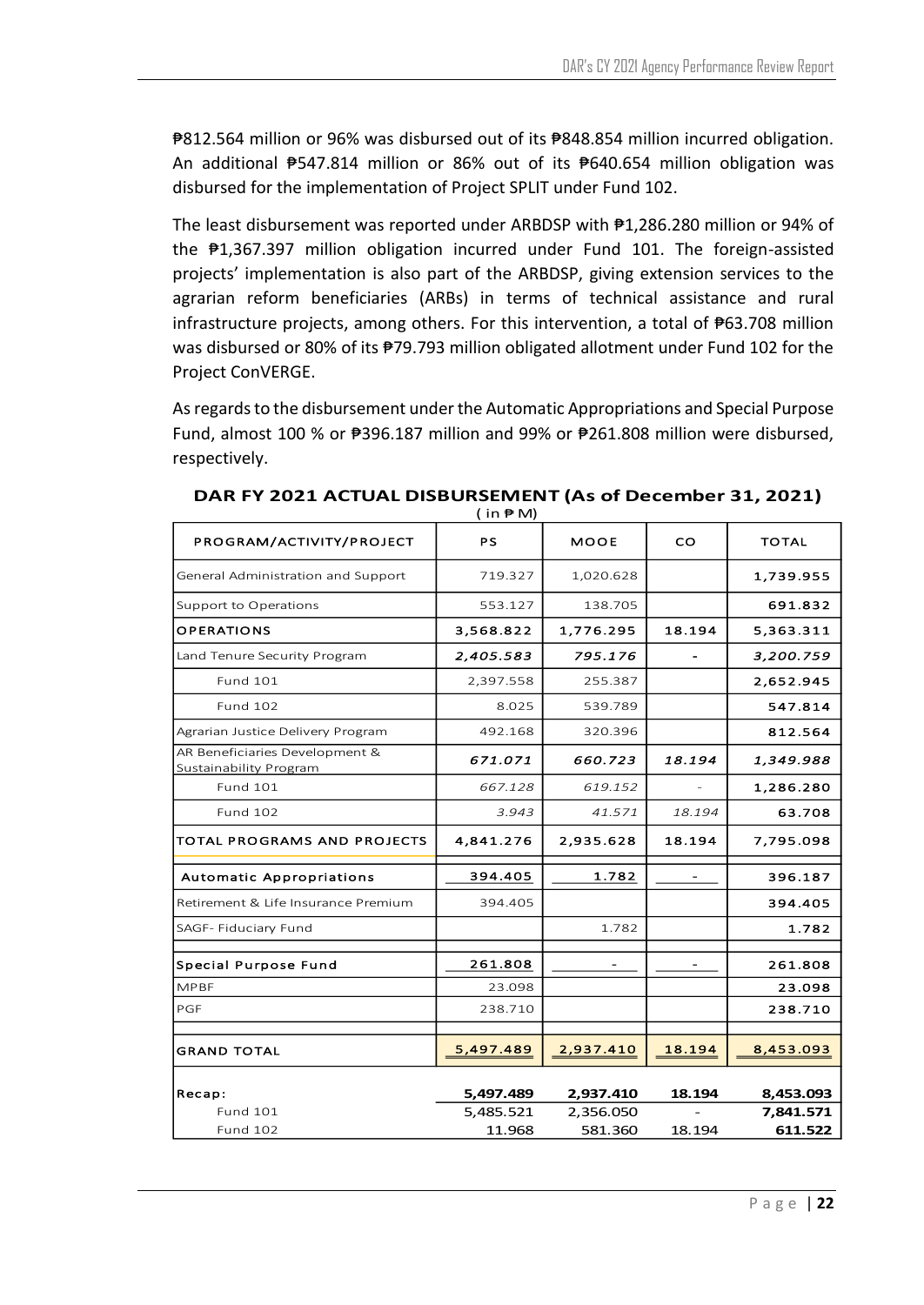| <b>FUND SOURCE</b> | <b>ADJUSTED</b><br><b>ALLOTMENT</b> | <b>OBLIGATIONS</b> | <b>UNOBLIGATED</b><br><b>ALLOTMENT</b> |
|--------------------|-------------------------------------|--------------------|----------------------------------------|
|                    |                                     |                    |                                        |
| <b>FUND 101</b>    | 7,814.946                           | 7,469.937          | 345.009                                |
| PS                 | 4,907.719                           | 4,905.929          | 1.790                                  |
| <b>MOOE</b>        | 2,907.227                           | 2,564.008          | 343.219                                |
| CO                 |                                     |                    |                                        |
|                    |                                     |                    |                                        |
| <b>FUND 102</b>    | 2,629.053                           | 720.447            | 1,908.606                              |
| PS                 | 16.667                              | 13.248             | 3.419                                  |
| <b>MOOE</b>        | 1,894.106                           | 679.000            | 1,215.106                              |
| CO                 | 718.28                              | 28.199             | 690.081                                |
|                    |                                     |                    |                                        |
| <b>TOTAL</b>       | 10,443.999                          | 8,190.384          | 2,253.615                              |
| PS                 | 4,924.386                           | 4,919.177          | 5.209                                  |
| <b>MOOE</b>        | 4,801.333                           | 3,243.008          | 1,558.325                              |
| CO                 | 718.280                             | 28.199             | 690.081                                |
|                    |                                     |                    |                                        |

### *UNOBLIGATED* **ALLOTMENT**

The total unobligated allotment out of the FY 2021 adjusted allocation (excluding Automatic Appropriations & Special Purpose Fund) reached ₱2,253.615 million as of 31 December 2021. The breakdown of which are ₱5.209 million for PS, ₱1,558.325 million for MOOE and ₱690.081 million for Capital Outlays.

Under Fund 101, total unobligated allotment reached ₱345.009 million intended for GAS (₱58.324M), STO (₱10.7247M), and Operations (₱275.958M). Additional amount of ₱18.888 million under Automatic Appropriations (RLIP) and Special Purpose Fund remains unobligated as of end of 2nd semester 2021.

Under Fund 102, the total unobligated allotment reached ₱1,908.606 million, ₱1,605.106 million of the unobligated allotment is for Loan Proceeds while ₱303.500 million is for GOP Counterpart.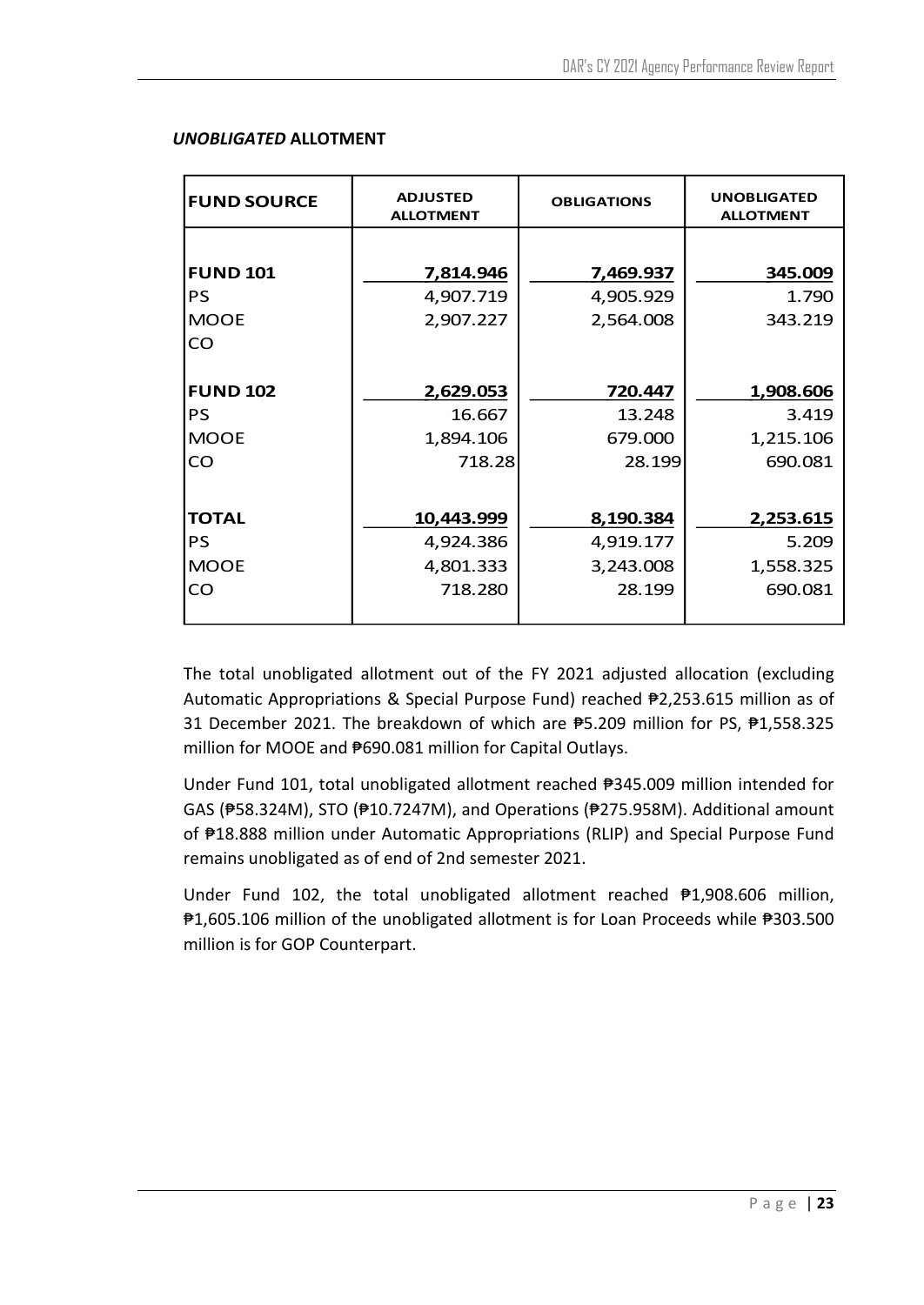# **2. SUMMARY OF FINDINGS**

# **2.1 DESCRIPTION OF AGENCY PERFORMANCE (JANUARY TO DECEMBER 2021)**

### **2.1.1. Land Tenure Security Program (LTSP)**

### **Outcome Indicator:**

The metric for the LTSP's outcome is *percent of farmers actually installed in awarded lands*. For CY 2021, DAR pursues to install at least 90% of the ARBs covered by registered EPs/CLOAs.<sup>2</sup>

For CY 2021, DAR was able to install 50,172 ARBs. This is equivalent to 443.33% of the 11,317 ARBs covered by EPs/CLOAs registered during the year.

### **Output Indicators:**

### **Land Acquisition and Distribution (LAD)**

### • *Claimfolder (CF) Documentation*

For CY 2021, DAR is remiss in delivering its target of documenting CFs covering 45,069 hectares. DAR was only able to document CFs covering a total area of 24,421.03 hectares, or 54.18% of the target for the year. A total of 20,648.79 hectares, or 45.82% of the target was not delivered.

# • *EP/CLOA Registration*

During the year, DAR completed registration of EPs and CLOAs covering a gross area of 16,876.77 hectares. This is equivalent to 37.13% of the CY 2021 target of 45,455 hectares. This benefited 11,317 ARBs, or 32.13% of the CY 2021 target of 35,225 ARBs.

# • *EP/CLOA Distribution*

DAR distributed EPs/CLOAs covering 85,326 hectares to 63,783 ARBs. In terms of number of hectares distributed, DAR achieved an accomplishment rate of 210.30% vis-à-vis its target for the year of 40,573 hectares.

<sup>2</sup> Accomplishment in this indicator is to be reported at the end of the year.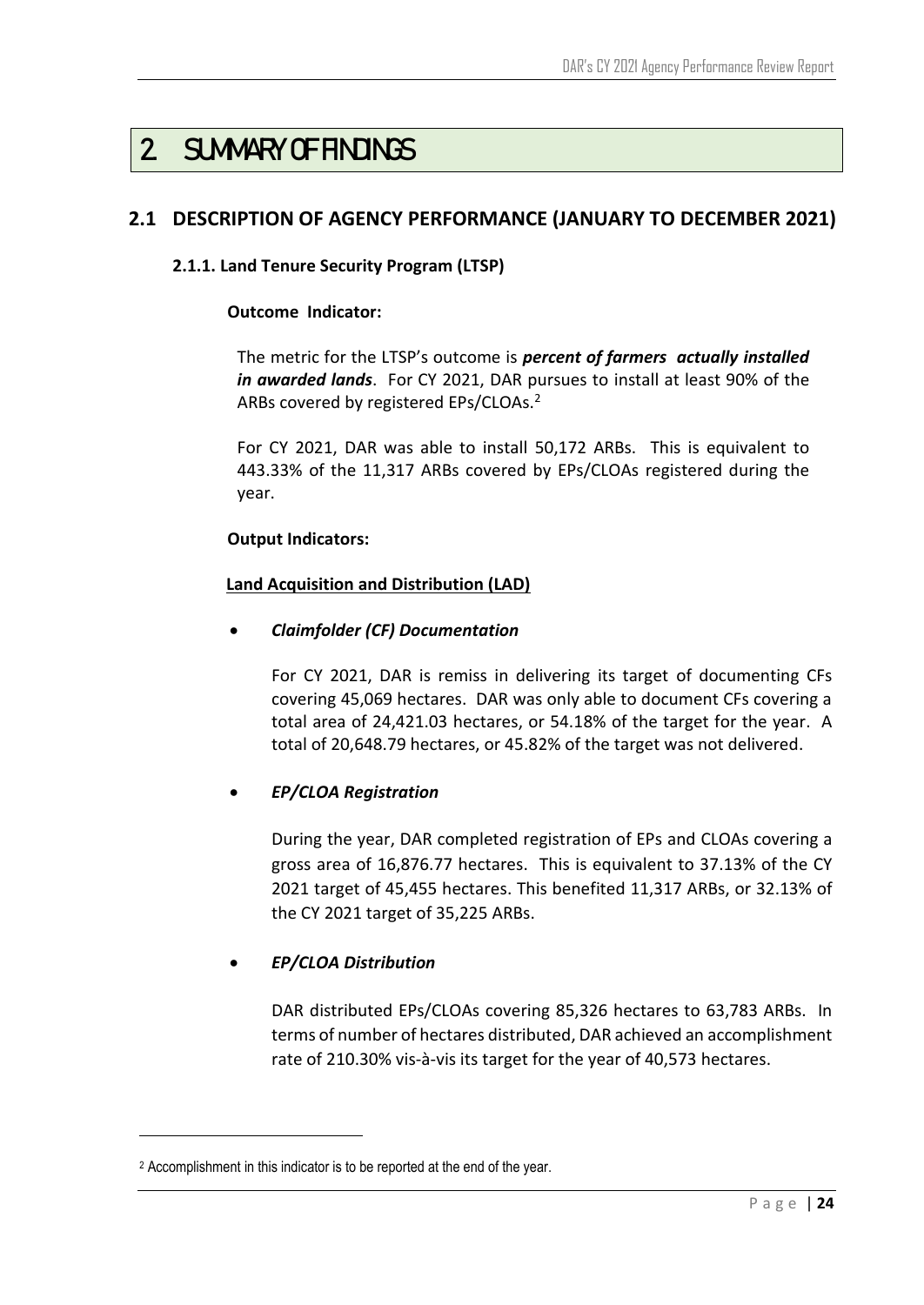The EPs/CLOAs distributed during the year included those which were registered in previous years.

### • *ARBs Installation*

In 2021, DAR successfully installed 50,172 new ARBs in 67,414 hectares of awarded lands. This accomplishment accounted for 158.77% of the target for the year of 31,601 ARBS.

### **Post-Land Distribution Activities**

### • *Redocumentation* **of Distributed But Not Yet Documented/Paid Lands (DNYD/DNYP)**

Completed the redocumentation of landholdings covering 854 hectares of distributed but not yet documented/paid lands. This accounted for 15.25% of the 2021 target of 5,601 hectares.

### • **Final Survey** *Documentation* **(FSD) of Operation Land Transfer Lands**

Completed final survey documentation of Operation Land Transfer (OLT) landholdings covering 12,045 hectares. The accomplishment is 109.93% of the target for the year of 10,957 hectares

# **Foreign-Assisted Project: Support to Parcelization of Landholdings into Individual Titles (SPLIT) Project**

On the Support to the Parcelization of Lands for Individual Titling (SPLIT) Project, the DAR has validated CLOAs involving 13,970 hectares. Also, during the year, the DAR successfully completed the following:

- Transmitted to the Land Management Service of the Department of Natural Resources (LMS-DENR) survey plans involving 8,915 hectares; and
- Redocumented 39,064 hectares of Collective CLOAs into individual titles.

In addition, DAR also undertook the following: 1. Establishment of institutional support mechanism to facilitate project implementation; 2. Conduct of initial procurement activities; 3. Enhancement of regulatory frameworks; and 4. Establishment of an interim Collective CLOA Inventory System.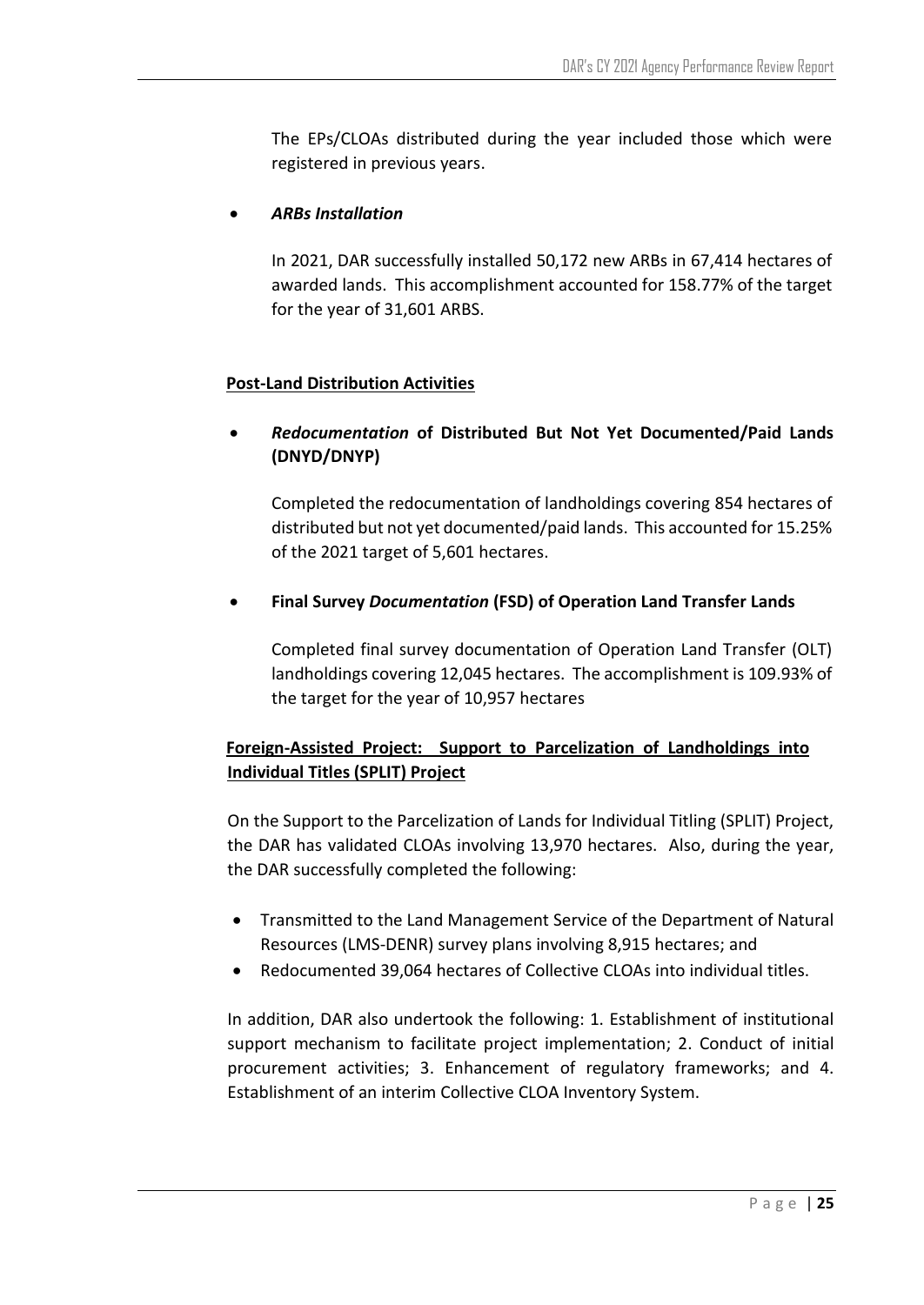# **2.1.2. Agrarian Justice Delivery Program (AJDP)**

### **Outcome Indicator:**

The DAR's organizational outcome under AJDP is measured in terms of the *percent reduction of pending DARAB cases beginning the year under review*. For CY 2021, DAR succeeded in wiping out the 409 DARAB cases pending at the onset of the year.

# • **Percent** *Resolution Rate of Agrarian-Related Cases (DARAB and ALI Cases)*

For CY 2021, DAR targets to hit a resolution rate of at least 83% against the combined caseload of DARAB and Agrarian Law Implementation (ALI) cases.

The combined DARAB and ALI caseload is 59,485 cases (23,433 of which are DARAB cases and 36,052 are ALI cases). Out of the total caseload of 59,485 cases, DAR was able to resolve 56,899 cases, comprising 22,859 DARAB cases and 34,040 ALI cases. The resolution rate of 95.65% exceeded the targeted resolution rate of 83%.

# • *Percent of Cases Handled with Agrarian Legal Assistance in Judicial and Quasi-Judicial Courts*

For ARB representation in legal proceedings before judicial and quasijudicial courts, the Department has a total caseload of 18,257 cases for CY 2021. This comprised 1,098 judicial cases and 17,159 quasi-judicial cases. Of these, the DAR's lawyers handled a total of 17,226 cases, or 94.35% of the caseload for the year. The accomplishment comprised 562 judicial cases and 16.664 quasi-judicial cases.

# **2.1.3. Agrarian Reform Beneficiaries Development and Sustainability Program (ARBDSP)**

# **Outcome Indicators<sup>3</sup> :**

• *Percent of ARB organizations managing profitable business enterprises.* For CY 2021, DAR targeted to propel at least 35% of ARBOs towards management of profitable business enterprises. Actual percentage of ARBOs managing profitable business enterprise per initial result of ITeASy is 91.97%.

<sup>&</sup>lt;sup>3</sup> Accomplishments versus the ARBDSP outcome indicators shall be reported at the end of the year.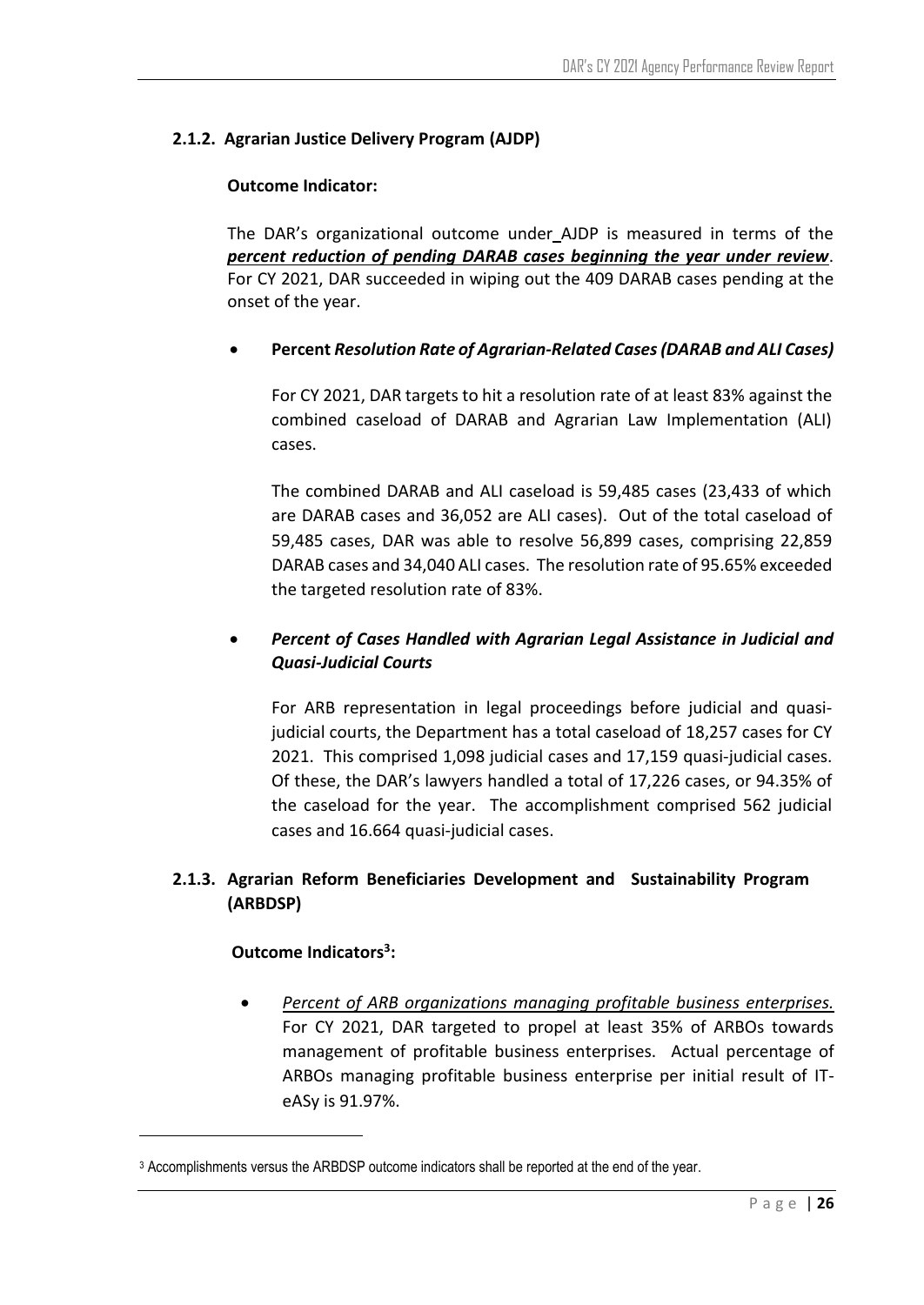▪ *Percent increase in Crop Yield above the Baseline.* Average annual crop yield in irrigated palay is 6.98 metric ton per hectare, which is equivalent to a 31.45% increase in average crop yield vis-à-vis the previous year's report which is used as the baseline. This is based on the initial results of the ITeASy ARCs survey, wherein 25 of the ARCs covered are rice producing.

# **Output indicators:**

• *No. of ARBs trained*

For the period under review, DAR conducted several trainings on capacity building and entrepreneurial skills enhancement which were participated in by 519,954 ARBs (service count). This is equivalent to 141.17% of the annual target of 368,313 ARBs

# • *No. of ARBs with Access to Credit and Microfinance Services*

For CY 2021, DAR facilitated access to credit and microfinance services of a total of 172,671 ARBs. This accomplishment accounted for 126.60% of the target for the year of 136,392 ARBs.

# • *No. of ARB organizations (ARBOs) provided with technical, enterprise, farm support and physical infra support*

For of CY 2021, DAR provided technical, enterprise, farm support and physical infrastructure support to 3,622 ARBOs. This accomplishment exceeded the target for the year of 2,867 ARBOs by 755 ARBOs, or 26.33%.

# **2.2 EXPLANATION FOR DEVIATION FROM TARGETS**

Among the 12 performance indicators included in the DBM's GAA, DAR was only remiss in two (2) indicators under the LTSP. First is on number of hectares with CF documentation completed, where DAR accomplished 54.18%. Second, is on number of hectares of EPs/CLOAs registered, where DAR achieved a performance rate of 37.13%.

In AJDP, while DAR achieved the targets under the GAA-enrolled indicators, DAR's accomplishment in handling judicial cases is only 51.18%, which is 24% short of the target of 78%.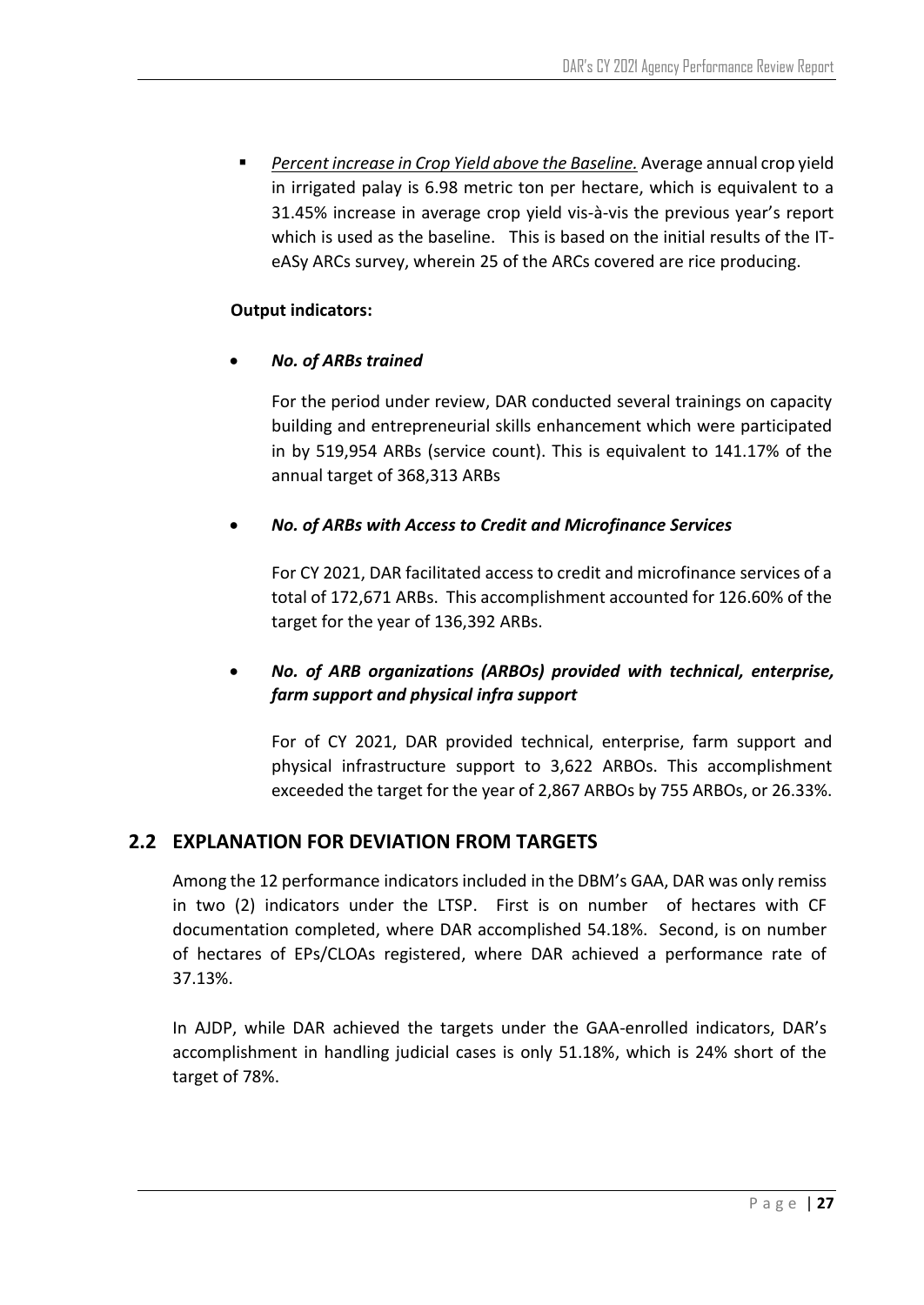Explanations for deviations from targets are as follows:

# **2.2.1. Land Tenure Security Program (LTSP)**

Achievement of targets in most LTSP activities is hampered by the sudden implementation of measures to control the spread of COVID-19. Most activities leading to completion of LAD activities had to be put on hold due to implementation of work-from-home scheme in the executive branch of government, and lockdown in some areas. Further, at some stages of the land acquisition process, there are problems that persist, i.e., targeted landholdings that became "problematic "during the process of documentation.

Specific reasons for non-delivery of the targets per activity are provided below:

# *On CF Documentation and Preparation*

- Some of the targeted landholdings turned problematic. The field implementors encountered issues on strong resistance from landowners, and insurgency;
- Delays on the part of the partner agencies, mostly owing to effect of COVID-19 in their operations, i.e, delays in approval of survey returns submitted to LMS-DENR for inspection, verification, and approval; delays in submission of certifications from LRA for untitled private agricultural lands;
- Delays in conduct of Joint-field investigation (JFI) and identification of farmer-beneficiaries due to local mobility restrictions or lockdowns owing to COVID-19 pandemic; and
- Delays on the part of landowners in providing required documents to DAR.

# *On EP/CLOA Registration*

- Technical problems such as absence of ROD copy of titles, non-release of titles of subject landholdings due to absence of such in the LRA's PhiLARIS;
- Delays on the part of partner agencies, i.e., pendency of release of RP Titles at the Registries of Deeds, approval of electronic technical descriptions at LRA, delays in approval of survey returns at LMS-DENR
- Delays or non-issuance of Certificates of Deposit by LBP due to late release of funds for Landowners' Compensation;
- Delays due to pendency of agrarian law implementation (ALI) cases elevated at the Office of the President involving targeted landholdings,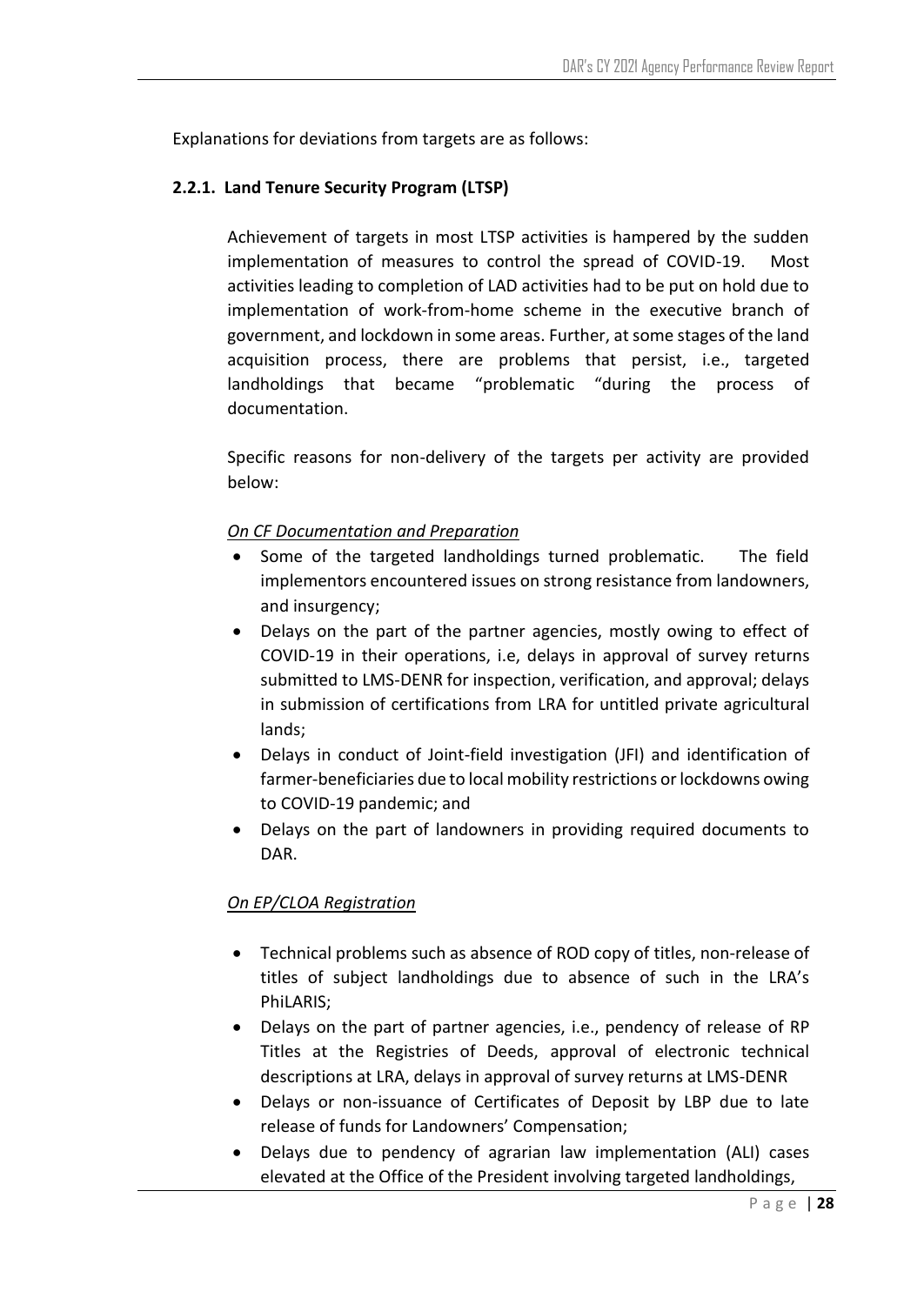• Unavailability of signing plates for the signing and sealing in the generation of EPs/CLOAs owing to the change in DAR Secretary

### *On Distributed-But-Not-Yet Documented/Paid (DNYD/P) Lands*

- Non-compliance of the landowners with the submission of required documents
- Technical issues such as discrepancies in the title vis-à-vis technical description, and in lot computations
- Delays on the part of partner agencies, i.e., issuance of certification by LRA, delays in issuance of certifications for DENR that the subject landholdings are alienable and disposable, taxes are paid, and continuously cultivated in the last 30 years (for untitled landholdings).

Further, on acquisition of government-owned lands (GOL) under Executive Order No. 75, Series of 2019, the Notice to Proceed Acquisition (NTPA) has been issued by the DAR to government agencies. However, acquisition of these lands has likewise been overtaken by events, i.e., Enhanced Community Quarantine (ECQ) as a measure against the spread of COVID-19.

### **2.2.2. Agrarian Justice Delivery Program (AJDP)**

Cases filed or submitted for resolution as well as the duration of the proceeding are beyond the control of DAR especially those involving judicial proceedings. Judicial cases being heard by regular courts are strictly governed by the Rules of Court where the rigid application of technical rules of court procedures, including the Rules on Evidence are religiously followed.

The second factor that hampered the delivery of the target is the strict observance of work arrangement during the time of the COVID-19 pandemic. The regular courts have been strictly following the health protocols in compliance with the Supreme Court's issuances. This resulted to many instances of closure of courts, suspension of running the reglementary periods and giving the litigants extended periods to comply with requirements.

Thirdly, regular and appellate court judges have thousands of court dockets as their jurisdiction is broad in scope.

This has resulted in less accomplishments than the caseload. This is further exacerbated by the suspension of proceedings which was imposed by the DAR and judicial and quasi-judicial bodies as a measure against COVID-19.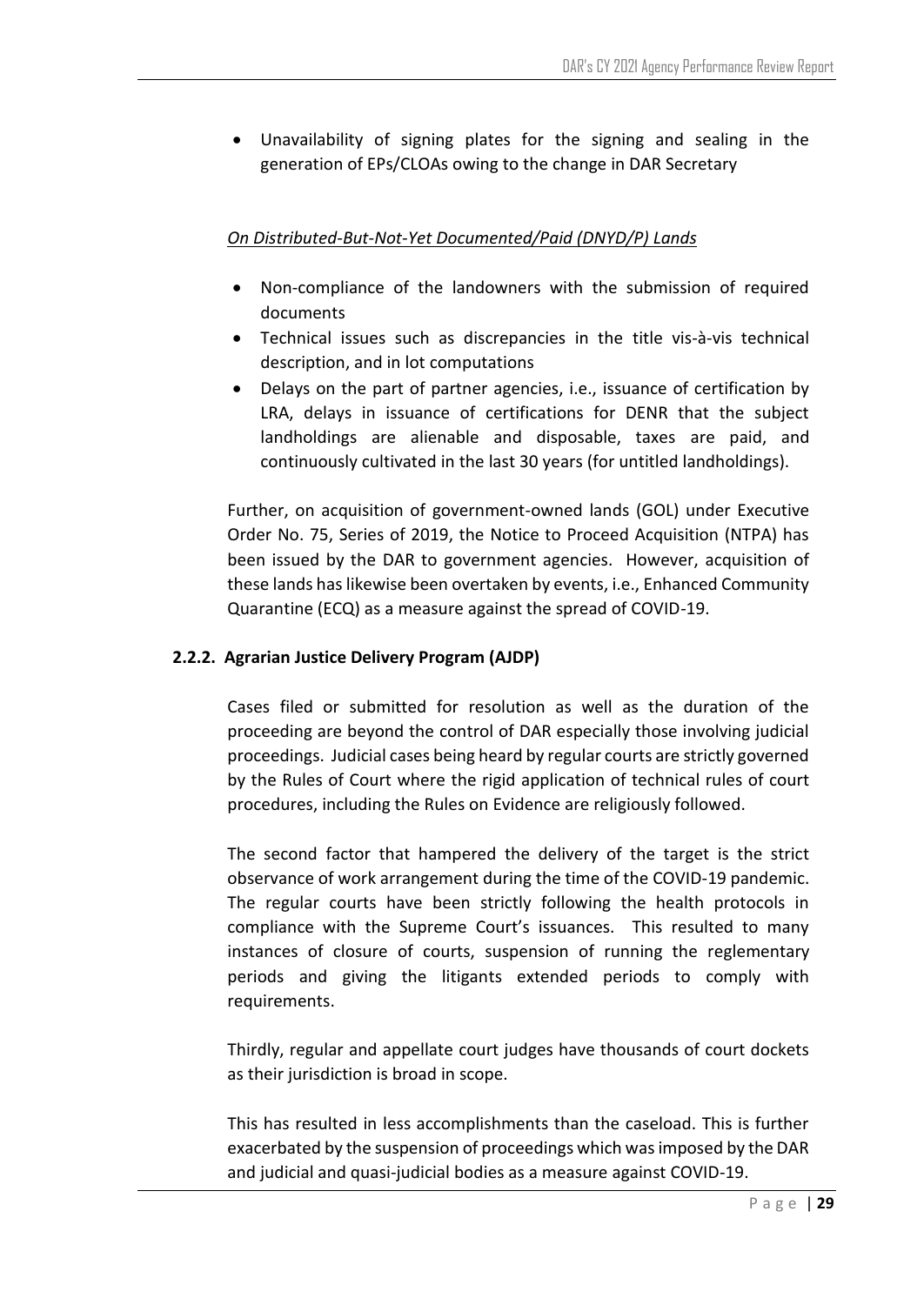With the above scenarios presented, the resolution of judicial cases is beyond the control of the Department to deliver. As such, the non-resolution therefore of judicial cases within the fiscal year 2021 should be treated in a different assessment perspective. Although we continuously endeavor to manifest during court appearances the need for the speedy resolution of cases, we remain compliant and respectful to the rules in judicial proceedings.

# **3. OVERALL AGENCY RECOMMENDATIONS AND CORRECTIVE ACTIONS<sup>4</sup>**

# **3.1 CORRECTIVE MEASURES / DIRECTIVES FOR THE YEAR 2022**

### **3.1.1. Land Tenure Security Program (LTSP)**

To be able to move more lands and meet the targetsfor CY 2022, the following shall be undertaken:

- a. Revisit rules and issuances affecting the LAD process and simplify them to effect faster acquisition and distribution of land. Among these is to limit or total non-participation of the Land Bank of the Philippines in the conduct of joint field investigation.
- b. Cleanse and finalize the inventory of landholdings in the LAD Balance.
	- The DAR shall determine problematic landholdings that will be subjected for deduction proceedings in the LAD balance based on valid causes/reasons.
	- For other problematic landholdings, the DAR shall identify the specific problems, issues and concerns with recommended solutions if these can be transformed into workable.
	- The DAR shall source the target from among the workable landholdings, prioritizing those in the advance stages.
- c. Re-tool newly appointed/promoted officers.
- d. The DARCO-based FOO shall effect a stricter monitoring
- e. The DAR shall also complete the inventory of EO 75 landholdings to fastrack its coverage and distribution
- f. Synchronize all information relating to DNYD/DNYP, and complete data requirements and appropriate measures to finish processing of all DNYD/DNYP landholdings.

<sup>4</sup> This addresses the activities which DAR was unable to meet in CY 2021. The Department's full set of Sectoral Directives shall be provided once the document containing the DAR's CY 2022 Directives has been signed by the sector heads and the Secretary.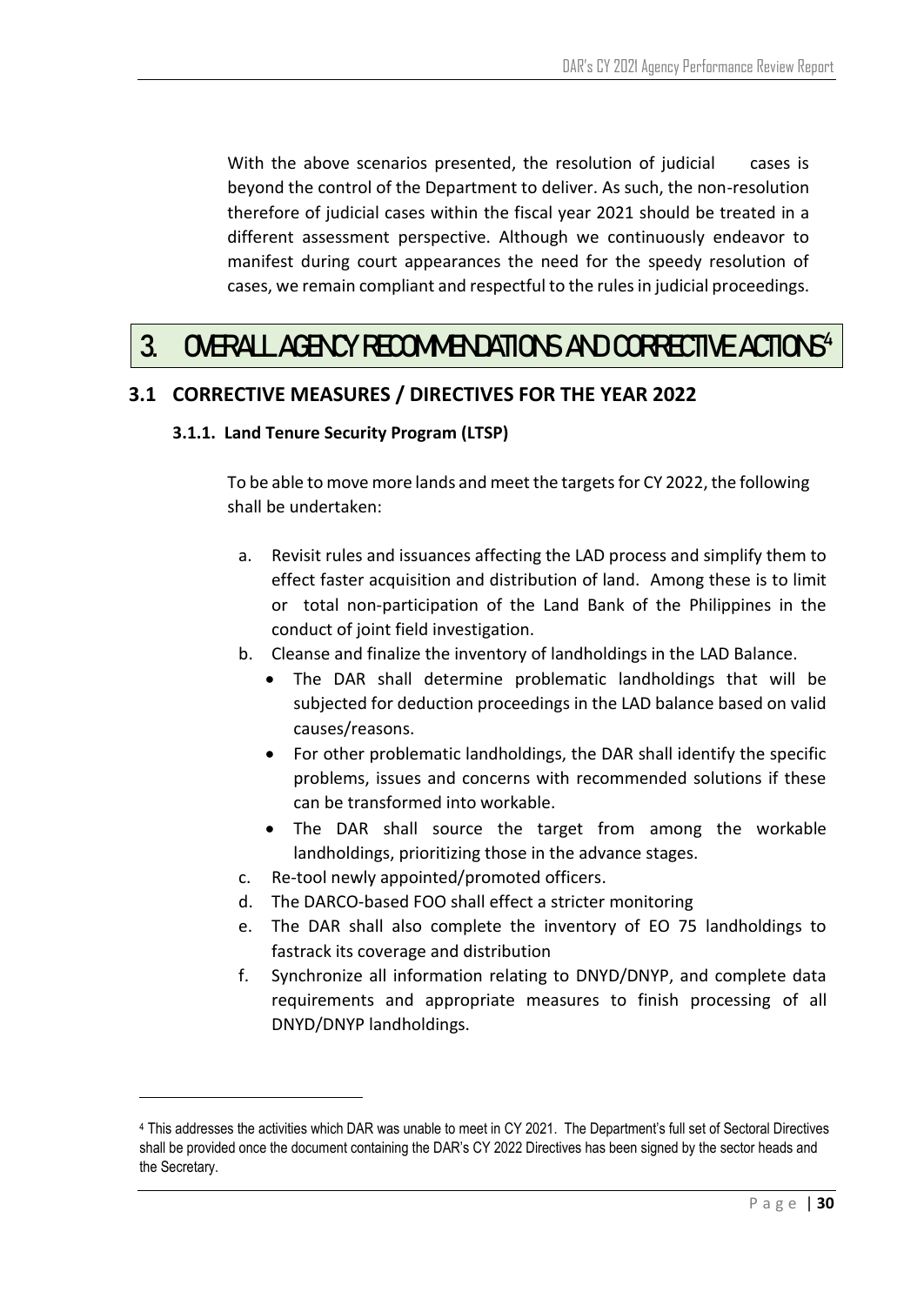In addition, the DAR shall also undertake the strict monitoring of the installation of uninstalled ARBs to include pro-active stance in addressing problems, issues, needs and concerns behind the ARBs' non-installation.

# **3.1.2. Agrarian Justice Delivery Program (AJDP)**

- a. Sustain the policies on the Zero Backlog Program covering all performance indicators in the Agrarian Legal Sector.
	- Strict compliance with all the directives on the handling of Case Folders
		- ➢ Memorandum No. 370 dated 05 October 2020 *(Administrative/Other Liabilities for Incomplete or Deficient Cancellation Folders)*
		- ➢ Memorandum Circular No. 26 dated 17 November 2020 *(Guidelines on Preparation of Case Folders for Submission to DAR Central Office)*
		- ➢ Memorandum No. 444 dated 19 November 2020 *(Inventory of All Pending Cases as of 18 November 2020)*
	- Expeditious Resolution of DARAB and ALI Cases in compliance with the following:
		- ➢ DAR Memorandum No. 4 dated 03 January 2019 *(Resolution of cases within thirty [30] days from its submission)*
		- ➢ DAR Memorandum No. 37 dated 08 January 2020 *(Resolution of Motions for Reconsideration within five [5] days from their submission or after the issues had been joined)*
		- ➢ DAR Memorandum Circular 27, Dated 19 November 2020 (DARAB guidelines on the cut-off period on the processes of receipt and docketing

# **3.1.3. Agrarian Reform Beneficiaries Development and Sustainability Program (ARBDSP)**

- a. Provision of support services shall prioritize ARBs, ARBOs, and ARCs with no or minimal interventions applying need-based, gender-based and value chain approaches
- b. Install and strengthen mechanisms for better Program Beneficiaries Development (PBD) implementation including local project committees
- c. Ensure better fund management
- d. Enhance the PBD monitoring and reporting systems for sound decisionmaking and timely provision of appropriate development interventions.